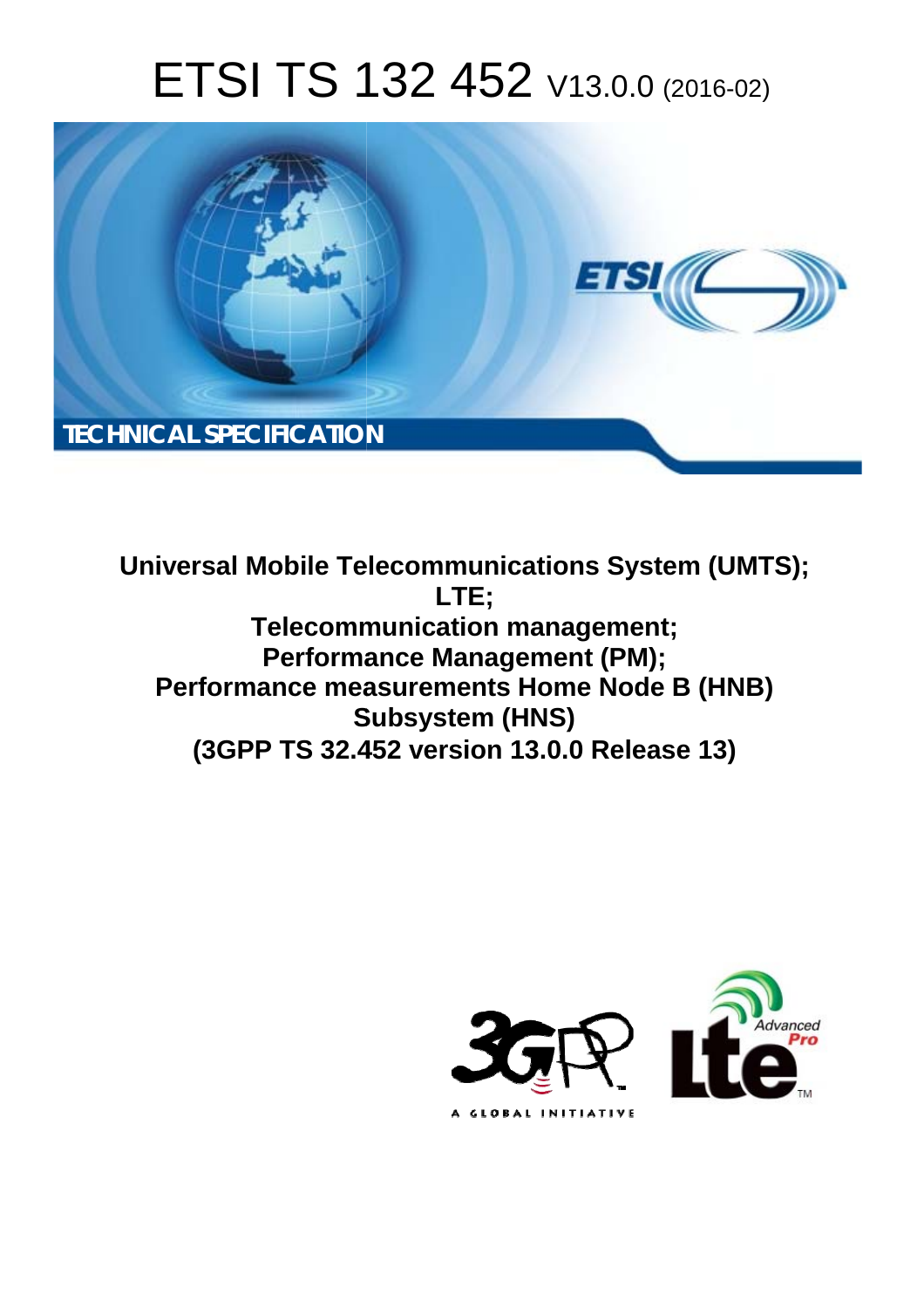Reference RTS/TSGS-0532452vd00

> Keywords LTE,UMTS

#### *ETSI*

#### 650 Route des Lucioles F-06921 Sophia Antipolis Cedex - FRANCE

Tel.: +33 4 92 94 42 00 Fax: +33 4 93 65 47 16

Siret N° 348 623 562 00017 - NAF 742 C Association à but non lucratif enregistrée à la Sous-Préfecture de Grasse (06) N° 7803/88

#### *Important notice*

The present document can be downloaded from: <http://www.etsi.org/standards-search>

The present document may be made available in electronic versions and/or in print. The content of any electronic and/or print versions of the present document shall not be modified without the prior written authorization of ETSI. In case of any existing or perceived difference in contents between such versions and/or in print, the only prevailing document is the print of the Portable Document Format (PDF) version kept on a specific network drive within ETSI Secretariat.

Users of the present document should be aware that the document may be subject to revision or change of status. Information on the current status of this and other ETSI documents is available at <http://portal.etsi.org/tb/status/status.asp>

If you find errors in the present document, please send your comment to one of the following services: <https://portal.etsi.org/People/CommiteeSupportStaff.aspx>

#### *Copyright Notification*

No part may be reproduced or utilized in any form or by any means, electronic or mechanical, including photocopying and microfilm except as authorized by written permission of ETSI.

The content of the PDF version shall not be modified without the written authorization of ETSI. The copyright and the foregoing restriction extend to reproduction in all media.

> © European Telecommunications Standards Institute 2016. All rights reserved.

**DECT**TM, **PLUGTESTS**TM, **UMTS**TM and the ETSI logo are Trade Marks of ETSI registered for the benefit of its Members. **3GPP**TM and **LTE**™ are Trade Marks of ETSI registered for the benefit of its Members and of the 3GPP Organizational Partners.

**GSM**® and the GSM logo are Trade Marks registered and owned by the GSM Association.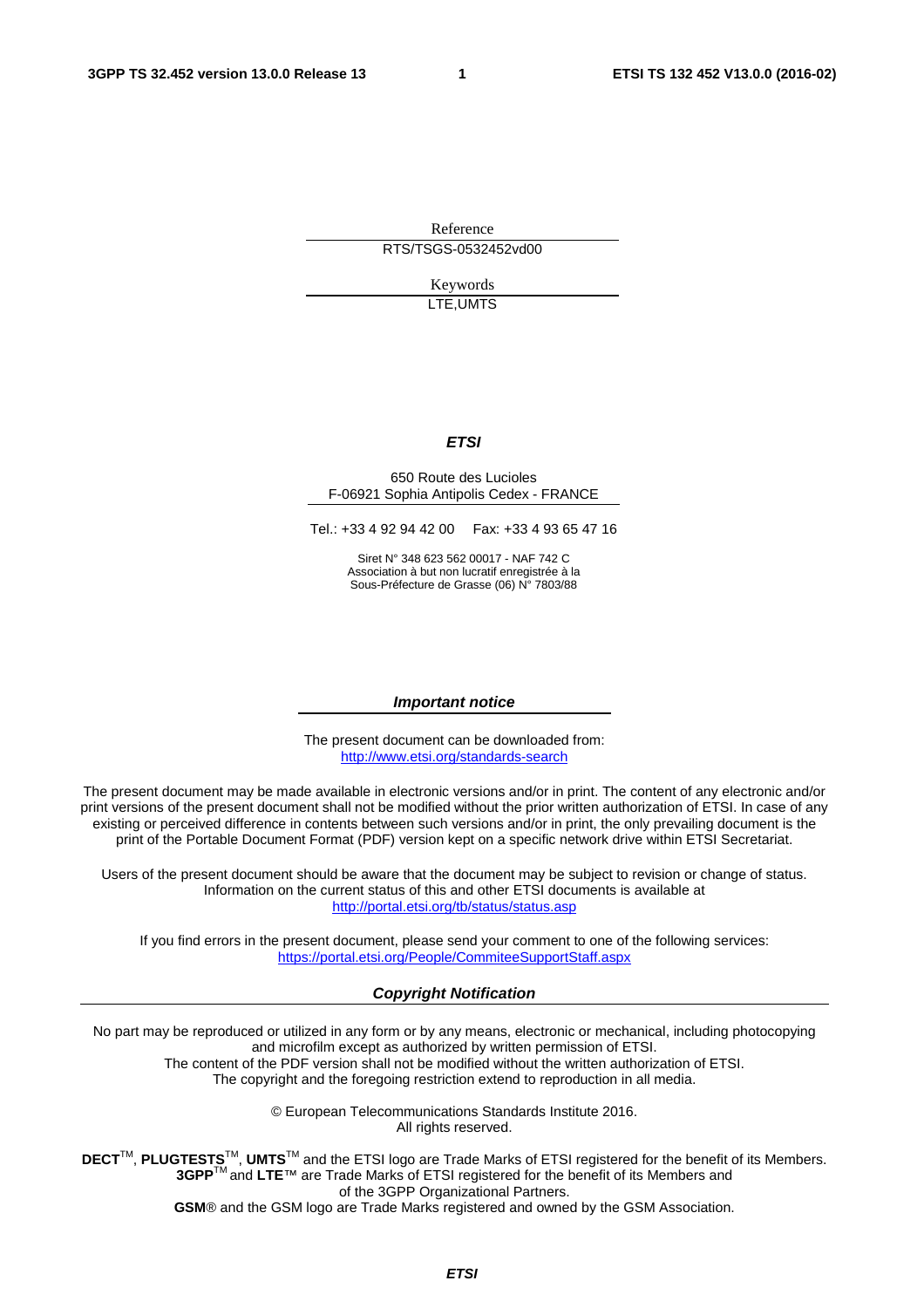# Intellectual Property Rights

IPRs essential or potentially essential to the present document may have been declared to ETSI. The information pertaining to these essential IPRs, if any, is publicly available for **ETSI members and non-members**, and can be found in ETSI SR 000 314: *"Intellectual Property Rights (IPRs); Essential, or potentially Essential, IPRs notified to ETSI in respect of ETSI standards"*, which is available from the ETSI Secretariat. Latest updates are available on the ETSI Web server ([https://ipr.etsi.org/\)](https://ipr.etsi.org/).

Pursuant to the ETSI IPR Policy, no investigation, including IPR searches, has been carried out by ETSI. No guarantee can be given as to the existence of other IPRs not referenced in ETSI SR 000 314 (or the updates on the ETSI Web server) which are, or may be, or may become, essential to the present document.

# Foreword

This Technical Specification (TS) has been produced by ETSI 3rd Generation Partnership Project (3GPP).

The present document may refer to technical specifications or reports using their 3GPP identities, UMTS identities or GSM identities. These should be interpreted as being references to the corresponding ETSI deliverables.

The cross reference between GSM, UMTS, 3GPP and ETSI identities can be found under [http://webapp.etsi.org/key/queryform.asp.](http://webapp.etsi.org/key/queryform.asp)

# Modal verbs terminology

In the present document "**shall**", "**shall not**", "**should**", "**should not**", "**may**", "**need not**", "**will**", "**will not**", "**can**" and "**cannot**" are to be interpreted as described in clause 3.2 of the [ETSI Drafting Rules](http://portal.etsi.org/Help/editHelp!/Howtostart/ETSIDraftingRules.aspx) (Verbal forms for the expression of provisions).

"**must**" and "**must not**" are **NOT** allowed in ETSI deliverables except when used in direct citation.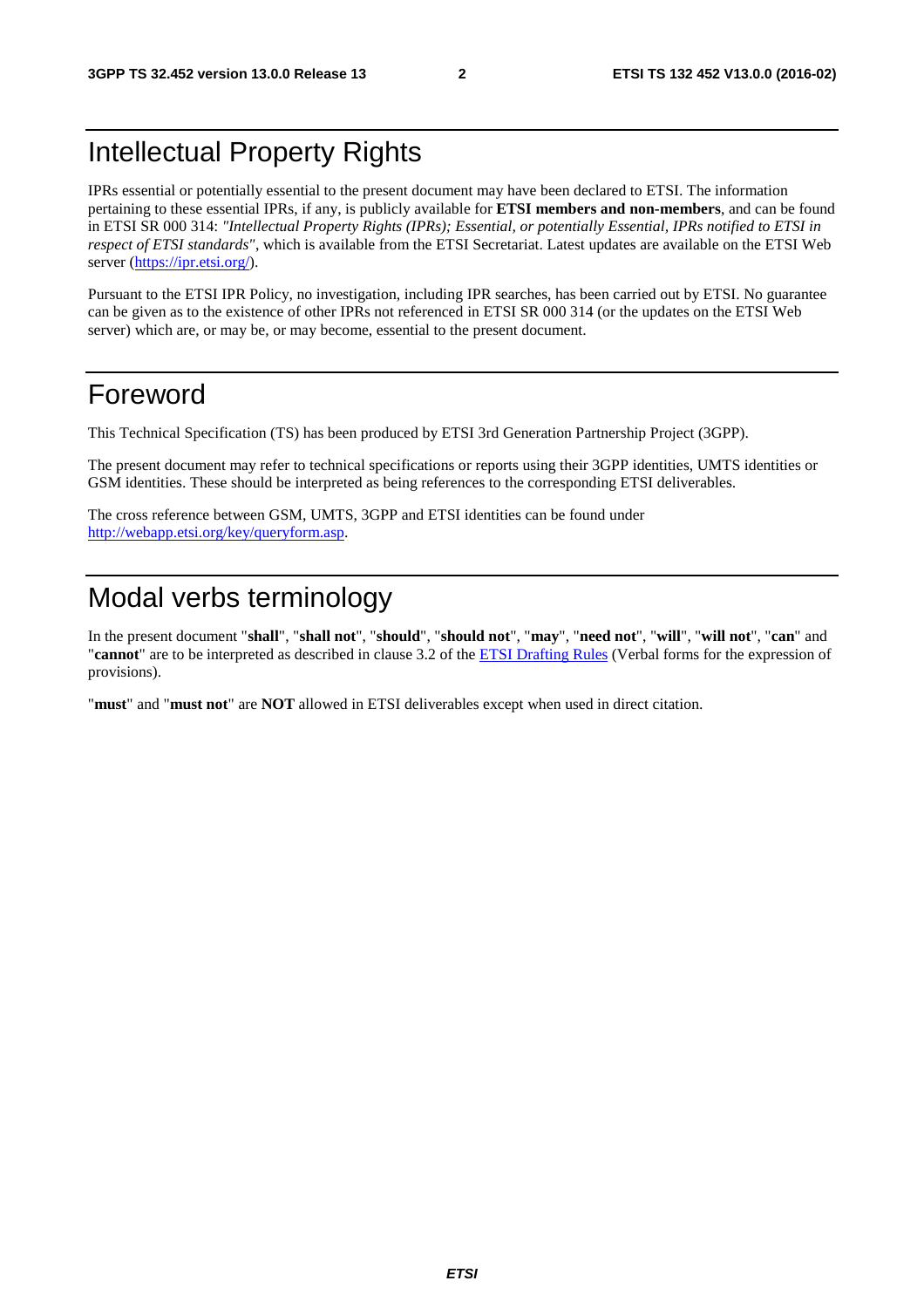$\mathbf{3}$ 

# Contents

| 1         |                                                                                            |  |  |  |  |
|-----------|--------------------------------------------------------------------------------------------|--|--|--|--|
| 2         |                                                                                            |  |  |  |  |
|           |                                                                                            |  |  |  |  |
| 3<br>3.1  |                                                                                            |  |  |  |  |
| 3.2       |                                                                                            |  |  |  |  |
| 4         |                                                                                            |  |  |  |  |
| 4.1       |                                                                                            |  |  |  |  |
| 4.1.1     |                                                                                            |  |  |  |  |
| 4.1.1.1   |                                                                                            |  |  |  |  |
| 4.1.1.2   |                                                                                            |  |  |  |  |
| 4.1.1.2.1 |                                                                                            |  |  |  |  |
| 4.1.1.2.2 |                                                                                            |  |  |  |  |
| 4.1.1.2.3 |                                                                                            |  |  |  |  |
| 4.1.1.3   |                                                                                            |  |  |  |  |
| 4.1.1.3.1 |                                                                                            |  |  |  |  |
| 4.1.1.3.2 |                                                                                            |  |  |  |  |
| 4.1.2     |                                                                                            |  |  |  |  |
| 4.1.2.1   | Numbers of incoming SCTP packets on the Iuh interface, from HNB to HNB GW  13              |  |  |  |  |
| 4.1.2.2   | Numbers of outgoing SCTP packets on the Iuh interface, from HNB GW to HNB  14              |  |  |  |  |
| 4.1.2.3   | Numbers of octets of incoming SCTP packets on the Iuh interface, from HNB to HNB GW 14     |  |  |  |  |
| 4.1.2.4   | Numbers of octets of outgoing SCTP packets on the Iuh interface, from HNB GW to HNB 14     |  |  |  |  |
| 4.1.3     |                                                                                            |  |  |  |  |
| 4.1.3.1   |                                                                                            |  |  |  |  |
| 4.1.3.2   |                                                                                            |  |  |  |  |
| 4.1.3.2.1 |                                                                                            |  |  |  |  |
| 4.1.3.2.2 |                                                                                            |  |  |  |  |
| 4.1.3.2.3 |                                                                                            |  |  |  |  |
| 4.1.3.3   |                                                                                            |  |  |  |  |
| 4.1.3.3.1 |                                                                                            |  |  |  |  |
| 4.1.4     |                                                                                            |  |  |  |  |
| 4.1.4.1   | Numbers of incoming Iu-UP RTP packets of CS domain on Iuh interface, from HNB to HNB       |  |  |  |  |
|           |                                                                                            |  |  |  |  |
| 4.1.4.2   | Numbers of outgoing Iu-UP RTP packets of CS domain on Iuh interface, from HNB GW to        |  |  |  |  |
| 4.1.4.3   | Numbers of octets of incoming Iu-UP RTP packets of CS domain on Iuh interface, from HNB to |  |  |  |  |
| 4.1.4.4   | Numbers of octets of outgoing Iu-UP RTP packets of CS domain on Iuh interface, from HNB    |  |  |  |  |
| 4.1.4.5   | Numbers of incoming Iu-UP GTP-U packets of PS domain on Iuh interface, from HNB to HNB     |  |  |  |  |
|           |                                                                                            |  |  |  |  |
| 4.1.4.6   | Numbers of outgoing Iu-UP GTP-U packets of PS domain on Iuh interface, from HNB GW to      |  |  |  |  |
| 4.1.4.7   | Numbers of octets of incoming Iu-UP GTP-U packets of PS domain on Iuh interface, from HNB  |  |  |  |  |
| 4.1.4.8   | Numbers of octets of outgoing Iu-UP GTP-U packets of PS domain on Iuh interface, from HNB  |  |  |  |  |
|           |                                                                                            |  |  |  |  |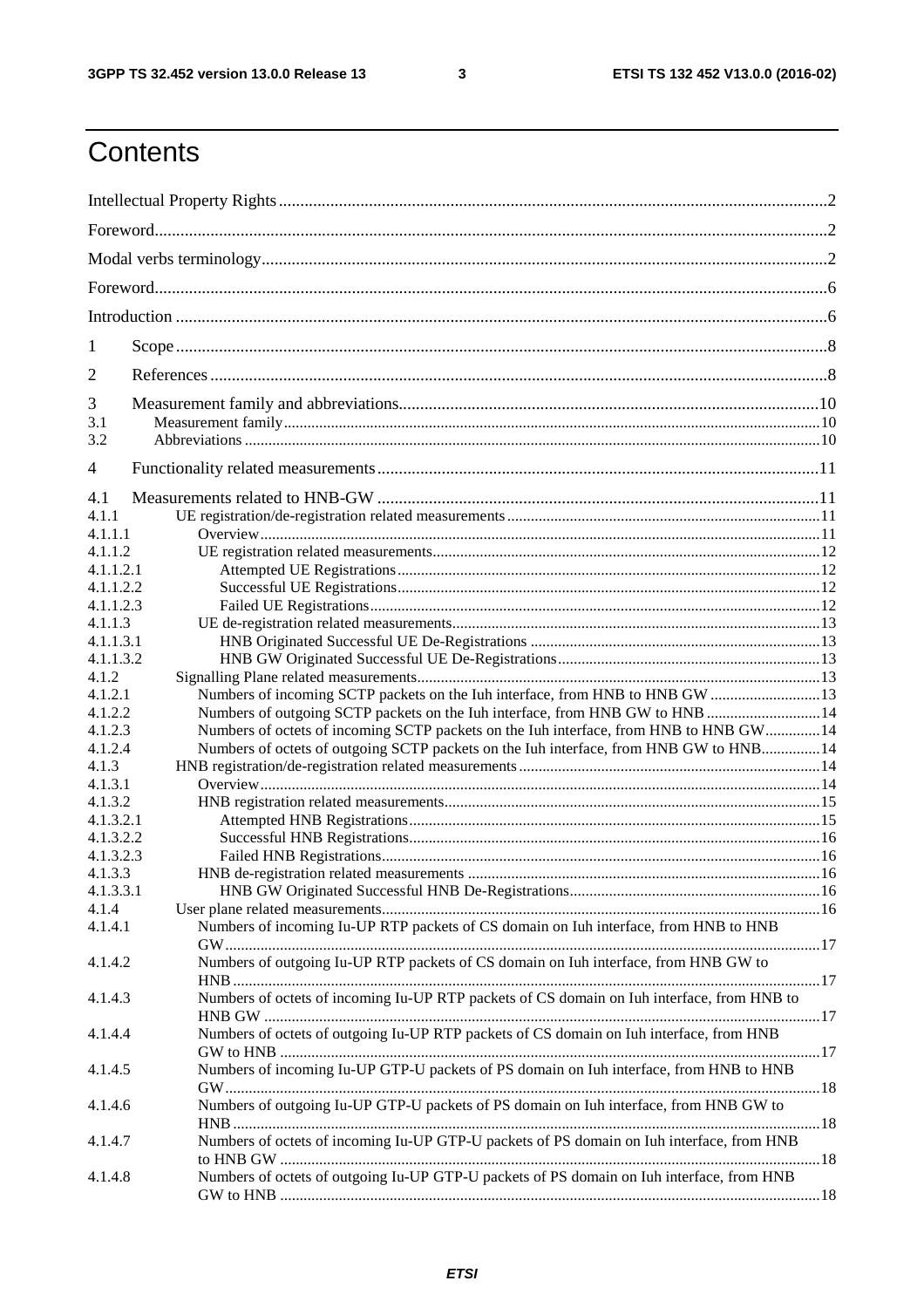| 4.1.5     |                                                                                           |  |  |  |  |
|-----------|-------------------------------------------------------------------------------------------|--|--|--|--|
| 4.1.5.1   |                                                                                           |  |  |  |  |
| 4.1.5.2   |                                                                                           |  |  |  |  |
| 4.1.5.3   |                                                                                           |  |  |  |  |
| 4.1.5.3.1 | Attempted inbound mobility for CSG UEs to CSG cells or to Hybrid Cells in connected       |  |  |  |  |
|           |                                                                                           |  |  |  |  |
| 4.1.5.3.2 | Successful inbound mobility for CSG UEs to CSG cells or Hybrid cells in connected mode 20 |  |  |  |  |
| 4.1.5.3.3 | Failed inbound mobility for UEs to CSG cells or Hybrid cells in connected mode 20         |  |  |  |  |
| 4.2       |                                                                                           |  |  |  |  |
| 4.2.1     |                                                                                           |  |  |  |  |
| 4.2.2     |                                                                                           |  |  |  |  |
| 4.2.2.1   |                                                                                           |  |  |  |  |
| 4.2.2.2   |                                                                                           |  |  |  |  |
| 4.2.2.3   |                                                                                           |  |  |  |  |
| 4.2.3     |                                                                                           |  |  |  |  |
| 4.2.3.1   |                                                                                           |  |  |  |  |
| 4.2.3.2   |                                                                                           |  |  |  |  |
| 4.2.3.3   |                                                                                           |  |  |  |  |
| 4.2.3.4   |                                                                                           |  |  |  |  |
| 4.2.3.5   |                                                                                           |  |  |  |  |
| 4.2.3.6   |                                                                                           |  |  |  |  |
| 4.2.3.7   |                                                                                           |  |  |  |  |
| 4.2.3.8   |                                                                                           |  |  |  |  |
| 4.2.3.9   |                                                                                           |  |  |  |  |
| 4.2.3.9.1 |                                                                                           |  |  |  |  |
| 4.2.3.9.2 |                                                                                           |  |  |  |  |
| 4.2.3.9.3 |                                                                                           |  |  |  |  |
| 4.2.3.9.4 |                                                                                           |  |  |  |  |
| 4.2.4     |                                                                                           |  |  |  |  |
| 4.2.4.1   |                                                                                           |  |  |  |  |
| 4.2.4.2   |                                                                                           |  |  |  |  |
| 4.2.4.3   |                                                                                           |  |  |  |  |
| 4.2.4.4   |                                                                                           |  |  |  |  |
| 4.2.4.5   |                                                                                           |  |  |  |  |
| 4.2.4.6   |                                                                                           |  |  |  |  |
| 4.2.5     |                                                                                           |  |  |  |  |
| 4.2.5.1   |                                                                                           |  |  |  |  |
| 4.2.5.2   |                                                                                           |  |  |  |  |
| 4.2.5.3   |                                                                                           |  |  |  |  |
| 4.2.5.4   |                                                                                           |  |  |  |  |
| 4.2.5.5   |                                                                                           |  |  |  |  |
| 4.2.5.6   |                                                                                           |  |  |  |  |
| 4.2.6     |                                                                                           |  |  |  |  |
| 4.2.7     |                                                                                           |  |  |  |  |
| 4.2.8     |                                                                                           |  |  |  |  |
| 4.2.9     |                                                                                           |  |  |  |  |
| 4.2.10    |                                                                                           |  |  |  |  |
| 4.2.11    | Number of Downlink User Bits for PS DL 64 kbps Data Rate (non-HSDPA) above RLC31          |  |  |  |  |
| 4.2.12    | Number of Downlink User Bits for PS DL 128 kbps Data Rate (non-HSDPA) above RLC32         |  |  |  |  |
| 4.2.13    | Number of Downlink User Bits for PS DL 384 kbps Data Rate (non-HSDPA) above RLC32         |  |  |  |  |
| Annex A:  |                                                                                           |  |  |  |  |
| A.1       |                                                                                           |  |  |  |  |
| A.2       |                                                                                           |  |  |  |  |
| A.3       |                                                                                           |  |  |  |  |
| A.4       |                                                                                           |  |  |  |  |
| A.5       |                                                                                           |  |  |  |  |
| A.6       |                                                                                           |  |  |  |  |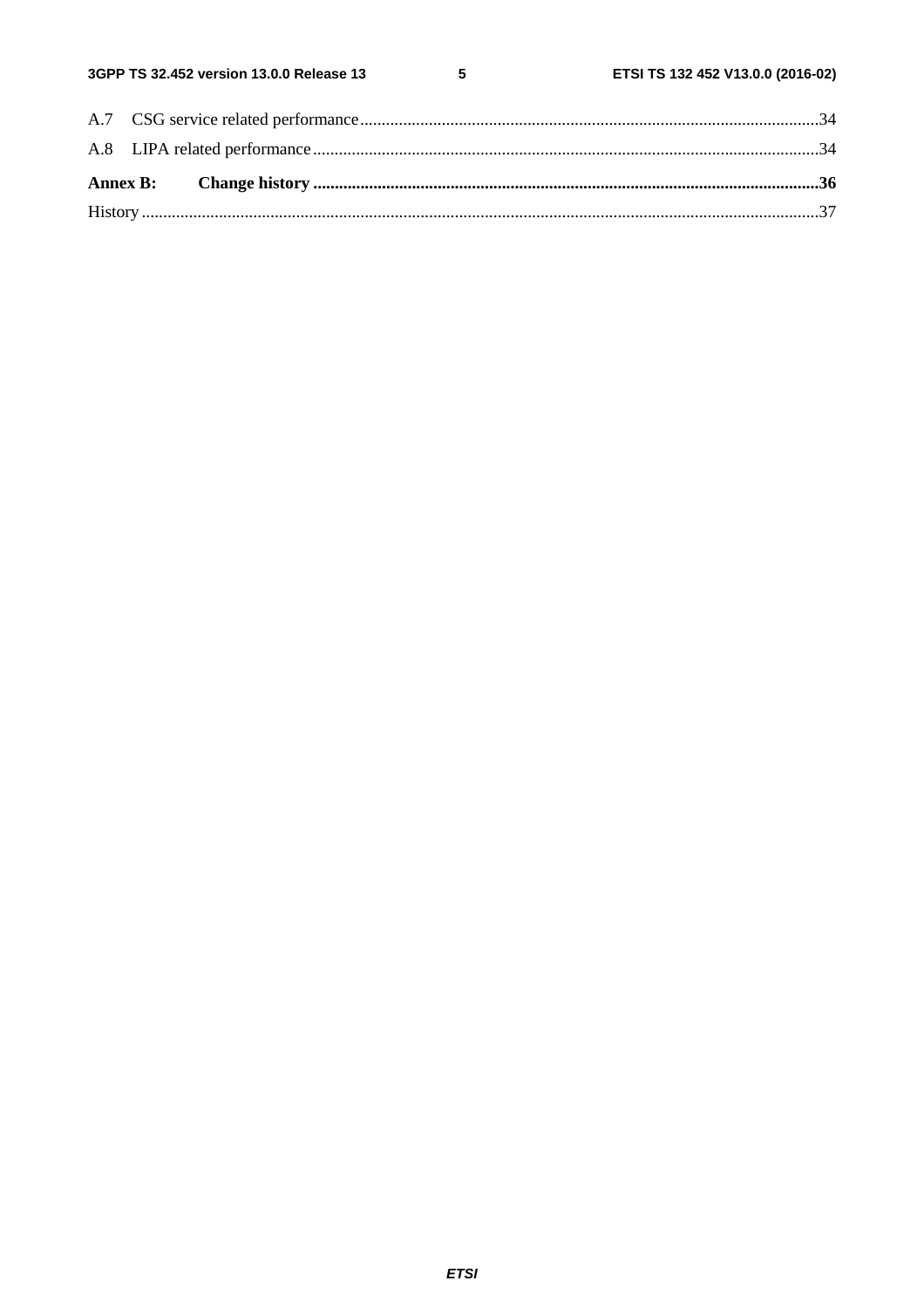# Foreword

This Technical Report has been produced by the  $3<sup>rd</sup>$  Generation Partnership Project (3GPP).

The contents of the present document are subject to continuing work within the TSG and may change following formal TSG approval. Should the TSG modify the contents of the present document, it will be re-released by the TSG with an identifying change of release date and an increase in version number as follows:

Version x.y.z

where:

- x the first digit:
	- 1 presented to TSG for information;
	- 2 presented to TSG for approval;
	- 3 or greater indicates TSG approved document under change control.
- y the second digit is incremented for all changes of substance, i.e. technical enhancements, corrections, updates, etc.
- z the third digit is incremented when editorial only changes have been incorporated in the document.

# Introduction

The present document is part of a TS-family covering the 3rd Generation Partnership Project; Technical Specification Group Services and System Aspects; Telecommunication management; as identified below:

| 32.401 | Performance Management (PM); Concept and requirements                                                       |
|--------|-------------------------------------------------------------------------------------------------------------|
| 52.402 | Performance Management (PM); Performance measurements - GSM                                                 |
| 32.404 | Performance Management (PM); Performance measurements - Definitions and template                            |
| 32.405 | Performance Management (PM); Performance measurements Universal Terrestrial Radio Access<br>Network (UTRAN) |
| 32.406 | Performance Management (PM); Performance measurements Core Network (CN) Packet Switched<br>(PS) domain      |
| 32.407 | Performance Management (PM); Performance measurements Core Network (CN) Circuit<br>Switched (CS) domain     |
| 32.408 | Performance Management (PM); Performance measurements Teleservice                                           |
| 32.409 | Performance Management (PM); Performance measurements IP Multimedia Subsystem (IMS)                         |
| 32.452 | Performance Management (PM); Performance measurements Home Node B Subsystem<br>(HNS)                        |
| 32.453 | Performance Management (PM); Performance measurements Home enhanced Node B Subsystem<br>(HeNS)              |

The present document is part of a set of specifications, which describe the requirements and information model necessary for the standardised Operation, Administration and Maintenance (OA&M) of a multi-vendor HNS.

During the lifetime of HNS, its logical and physical configuration will undergo changes of varying degrees and frequencies in order to optimise the utilisation of the network resources. These changes will be executed through network configuration management activities and/or network engineering, see 3GPP TS 32.600 [1].

Many of the activities involved in the daily operation and future network planning of HNS require data on which to base decisions. This data refers to the load carried by the network and the grade of service offered. In order to produce this data performance measurements are executed in the NEs, which comprise the network. The data can then be transferred to an external system, e.g. an Operations System (OS) in TMN terminology, for further evaluation. The purpose of the present document is to describe the mechanisms involved in the collection of the data and the definition of the data itself.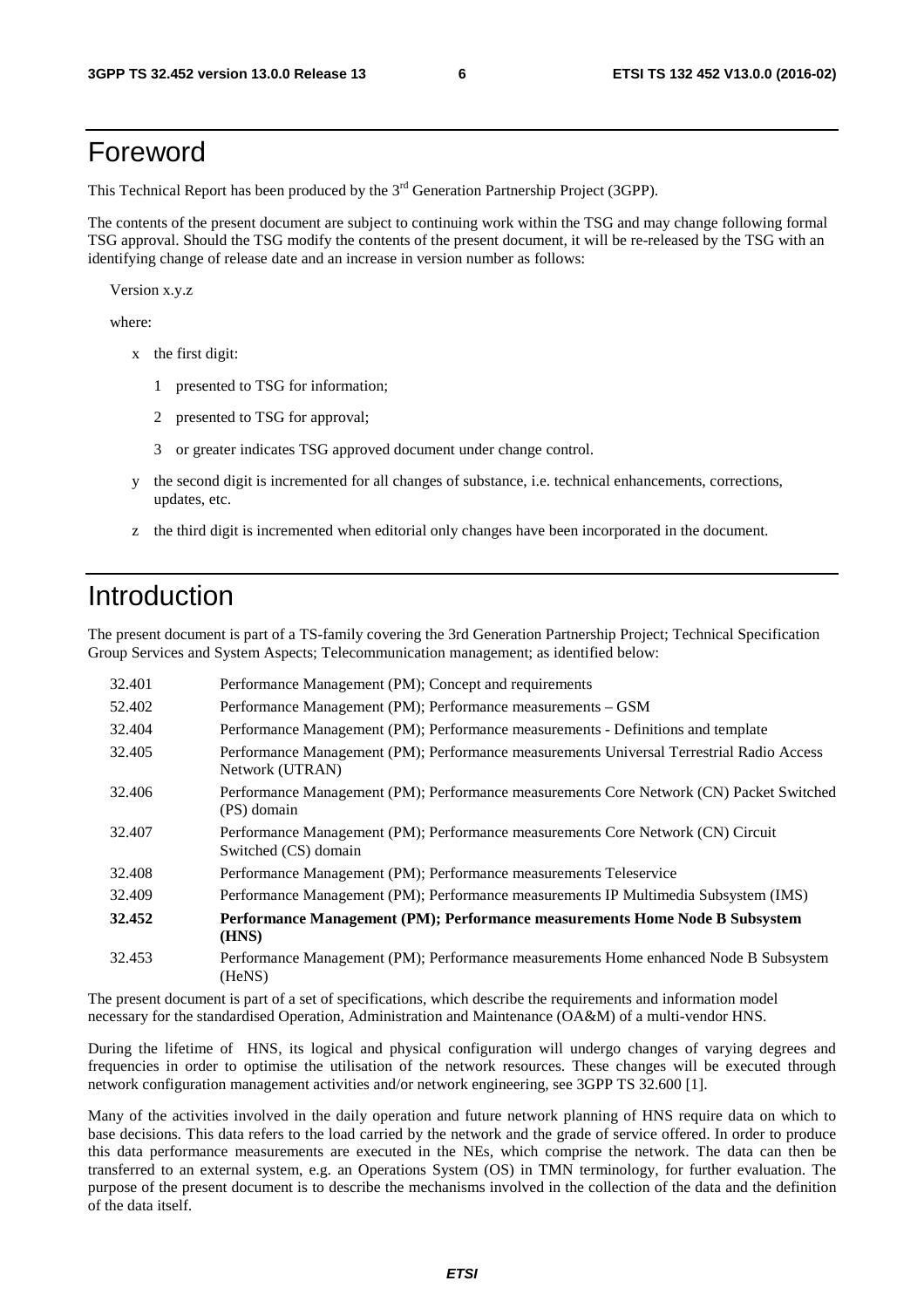Annex B of TS 32.404 [2] helps in the definition of new performance measurements that can be submitted to 3GPP for potential adoption and inclusion in the present document. Annex B of TS 32.404 discusses a top-down performance measurement definition methodology that focuses on how the end-user of performance measurements can use the measurements.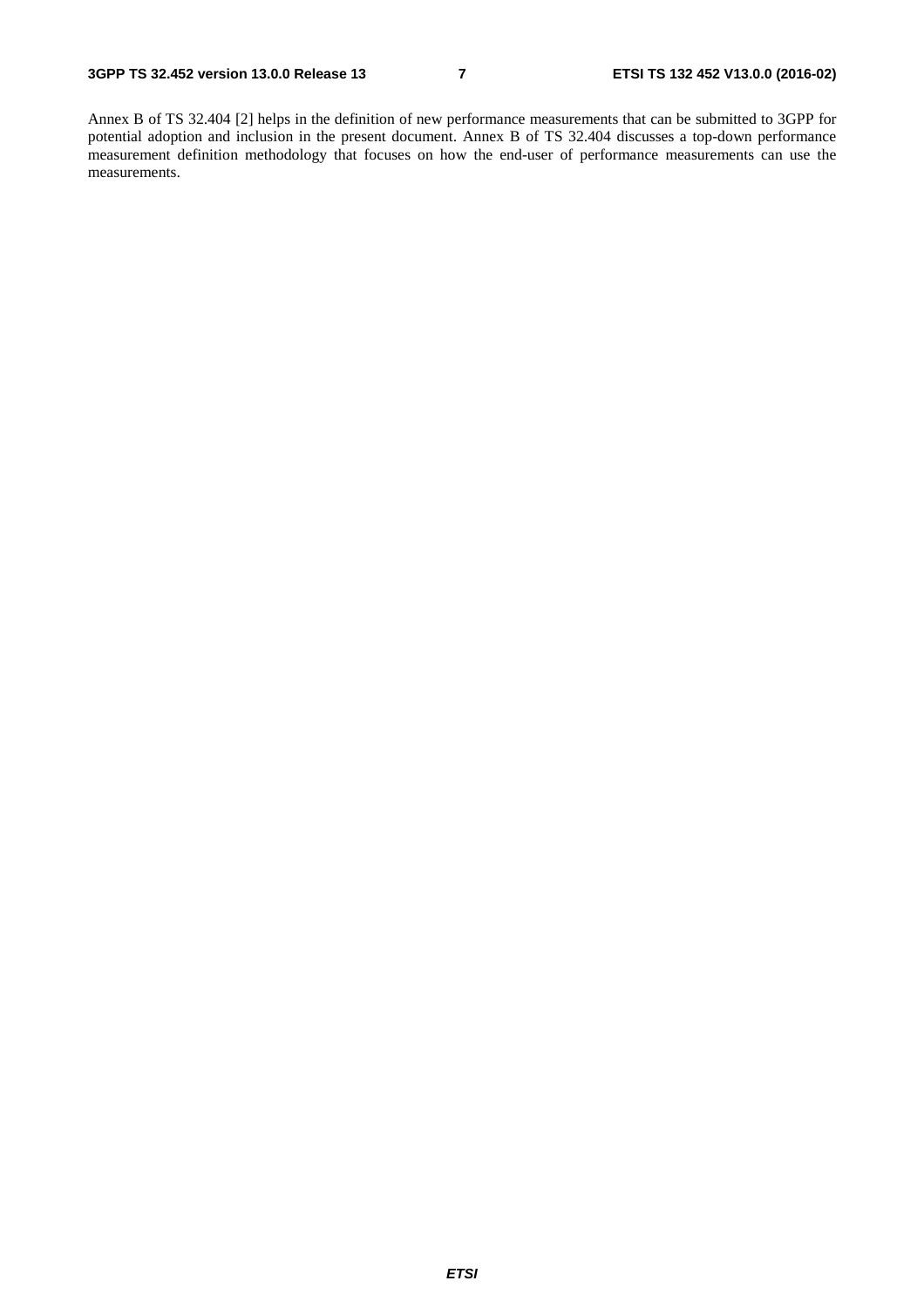# 1 Scope

The present document describes the measurements for Home Node B subsystem (HNS).

HNS [3] is consists of a HNB and HNB-GW. And, it appears as an RNS to the core network and is connected by means of the Iu-CS interface to the MSC and by means of the Iu-PS interface to the SGSN.

TS 32.401 [4] describes Performance Management concepts and requirements.

The present document is valid for all measurement types provided by an implementation of a HNS. Only measurement types that are specific to HNS are defined within the present documents. Vendor specific measurement types used in HNS are not covered. Instead, these could be applied according to manufacturer's documentation.

Measurements related to "external" technologies (such as ATM or IP) as described by "external" standards bodies (e.g. ITU-T or IETF) shall only be referenced within this specification, wherever there is a need identified for the existence of such a reference.

The definition of the standard measurements is intended to result in comparability of measurement data produced in a multi-vendor network, for those measurement types that can be standardised across all vendors' implementations.

The structure of the present document is as follows:

- Header 1: Network Element (e.g. measurements related to HNB and HNB GW);
- Header 2: Measurement function (e.g. HNB registration measurements);
- Header 3: Measurements.

# 2 References

The following documents contain provisions which, through reference in this text, constitute provisions of the present document.

- References are either specific (identified by date of publication, edition number, version number, etc.) or non-specific.
- For a specific reference, subsequent revisions do not apply.
- For a non-specific reference, the latest version applies. In the case of a reference to a 3GPP document (including a GSM document), a non-specific reference implicitly refers to the latest version of that document *in the same Release as the present document*.
- [1] 3GPP TS 32.600: "Telecommunication management; Configuration Management (CM); Concept and high-level requirements".
- [2] 3GPP TS 32.404: "Performance Management (PM); Performance measurements Definitions and template".
- [3] 3GPP TS 23.060: "General Packet Radio Service (GPRS); Service description; Stage 2".
- [4] 3GPP TS 32.401: "Telecommunication management; Performance Management (PM); Concept and requirements".
- [5] 3GPP TS 25.469: "Technical Specification Group Radio Access Network; UTRAN Iuh interface Home Node B Application Part (HNBAP) signalling"
- [6] 3GPP TS 25.413: "UTRAN Iu interface Radio Access Network Application Part (RANAP) signaling ".
- [7] 3GPP TS 23.107: "Quality of Service (QoS) concept and architecture".
- [8] 3GPP TS 25.993: "Typical examples of Radio Access Bearers (RABs) and Radio Bearers (RBs) supported by Universal Terrestrial Radio Access (UTRA)".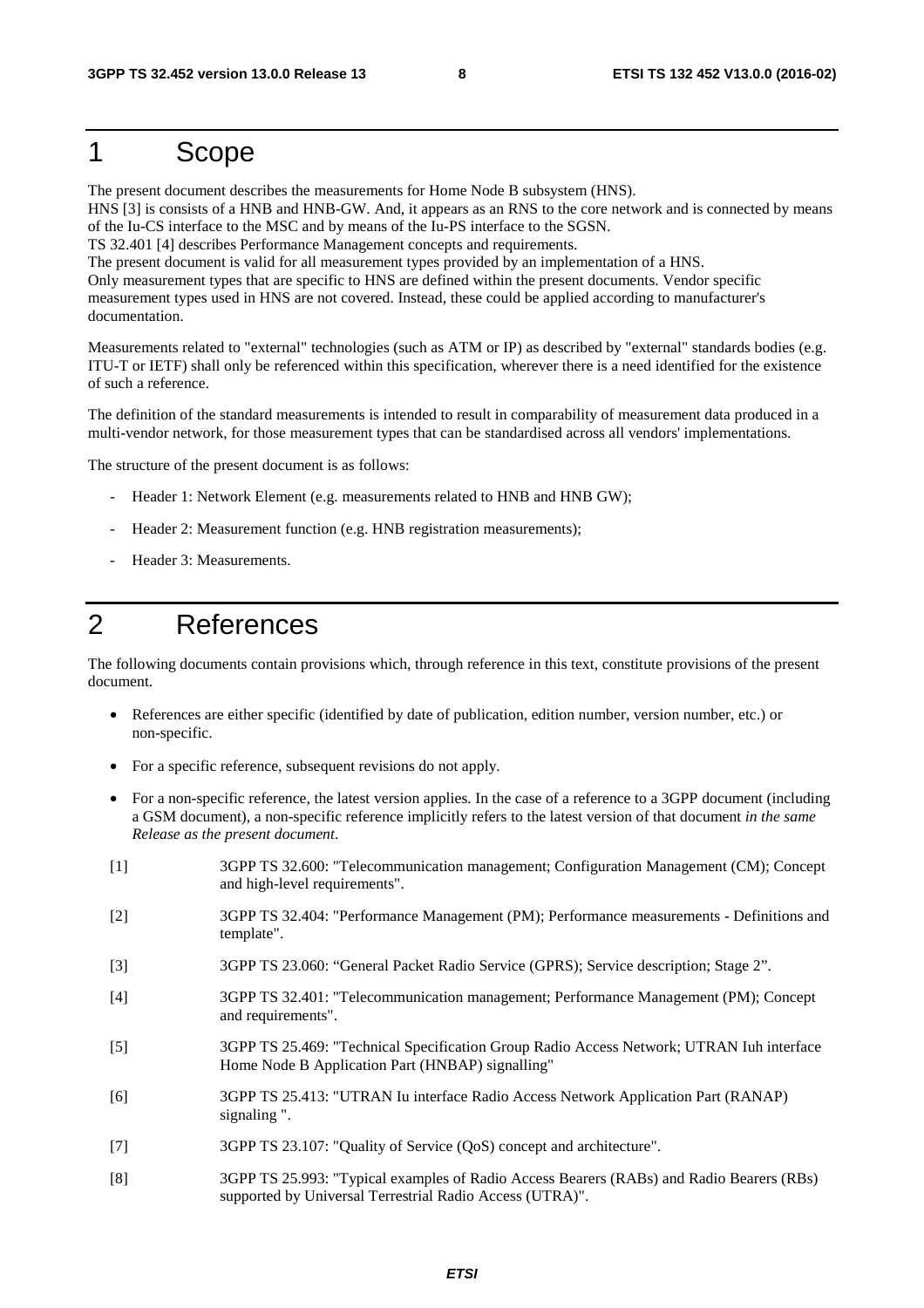- [9] 3GPP TS 25.331: "Radio Resource Control (RRC) protocol specification".
- [10] 3GPP TS 32.403: "Telecommunication management; Performance Management (PM); Performance measurements; UMTS and combined UMTS/GSM".
- [11] 3GPP TS 25.413: "UTRAN Iu interface Radio Access Network Application Part (RANAP) signaling ".
- [12] 3GPP TS 25.467: "Technical Specification Group Radio Access Network; UTRAN architecture for 3G Home Node B (HNB); Stage 2 ".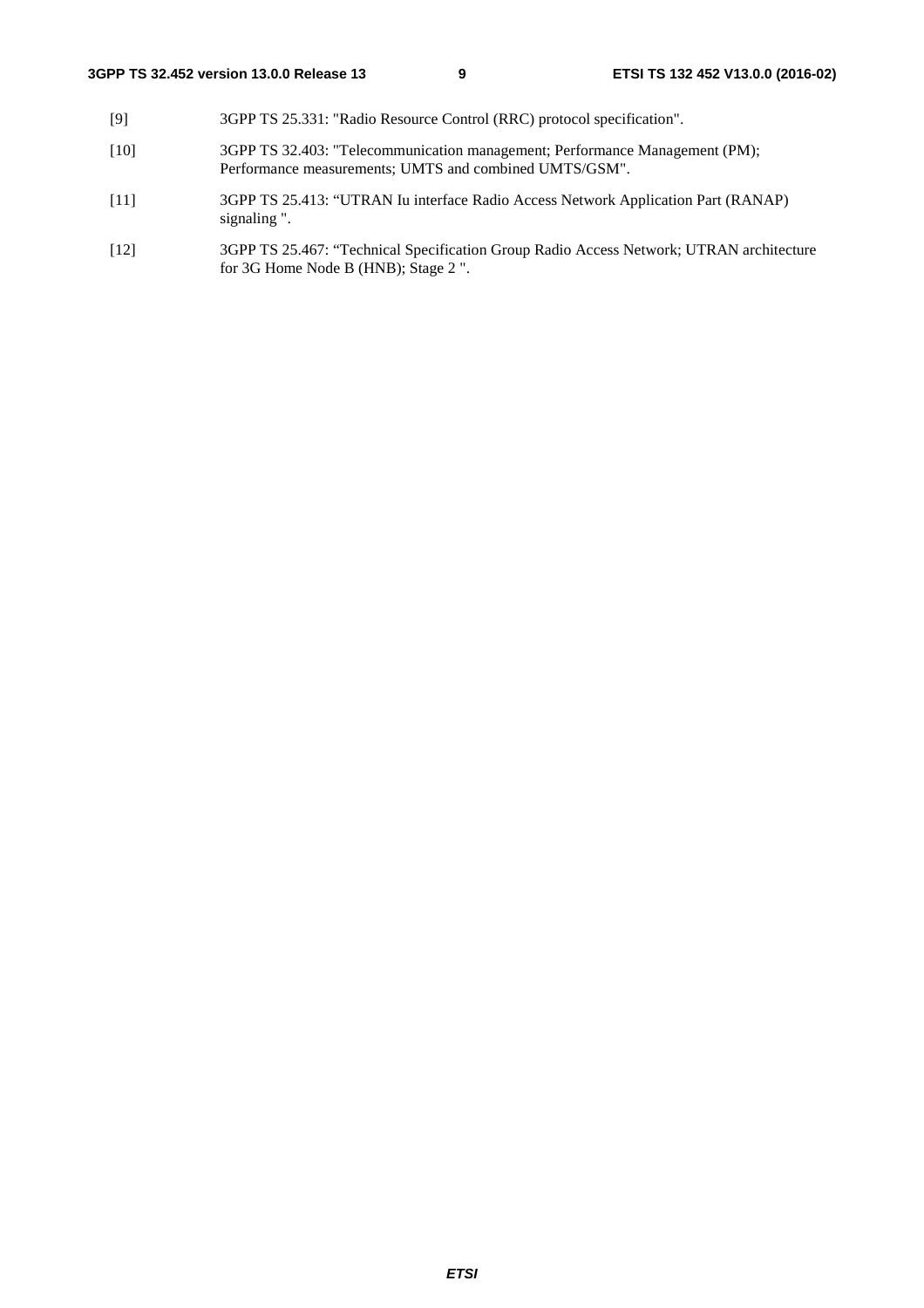# 3 Measurement family and abbreviations

# 3.1 Measurement family

The measurement names defined in the present document are all beginning with a prefix containing the measurement family name (e.g. IUH.AttUeReg). This family name identifies all measurements which relate to a given functionality and it may be used for measurement administration (see 3GPP TS 32.401 [4]).

The list of families currently used in the present document is as follows:

IUH (measurements related to Iuh interface). - CSG (measurements related to CSG membership)

# 3.2 Abbreviations

For the purposes of the present document, the following abbreviations apply:

| 3G          | 3 <sup>rd</sup> Generation                 |
|-------------|--------------------------------------------|
| 3GPP        | 3G Partnership Project                     |
| <b>CS</b>   | Circuit switched                           |
| <b>CN</b>   | Core Network                               |
| <b>NE</b>   | Network Element                            |
| <b>NM</b>   | Network Manager                            |
| OA&M        | Operation, Administration and Maintenance  |
| OS          | Operations System (EM, NM)                 |
| <b>PM</b>   | Performance Management                     |
| QoS         | <b>Quality of Service</b>                  |
| <b>UMTS</b> | Universal Mobile Telecommunications System |

You can find below a list of abbreviations used within the measurement types for field E of the measurement template (see 3GPP TS 32.404 [2]).

| Ans        | Answer(ed)                  |
|------------|-----------------------------|
| Att        | Attempted                   |
| Auth       | Authorization               |
| Cs.        | Circuit switched            |
| <b>DER</b> | Discrete Event Registration |
| DeReg      | De-Registration             |
| Dmn        | Domain                      |
| Estab      | Establish(ment)             |
| Fail       | Failed(/Failure)            |
| Fwd        | Forwared(ed)                |
| Inc        | Incoming                    |
| Ind        | Indication                  |
| Nbr        | Number                      |
| Rel        | Release(s,d)                |
| Res        | Resource                    |
| Succ       | Success(es, ful)            |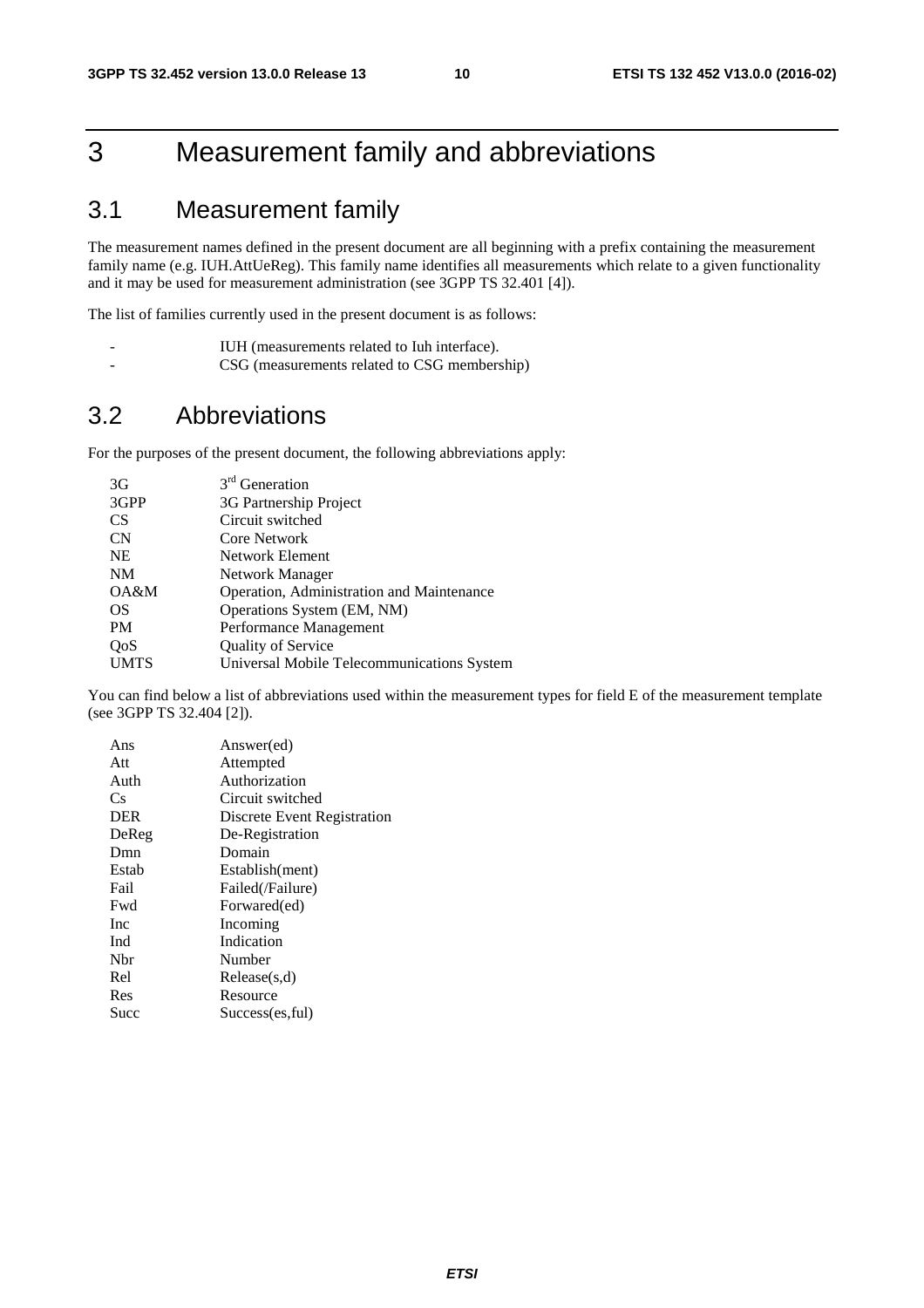# 4 Functionality related measurements

The measurements defined in this clause are related to the functionality aspect performance. The detailed measurements for each function are defined in the following subclauses.

# 4.1 Measurements related to HNB-GW

# 4.1.1 UE registration/de-registration related measurements

### 4.1.1.1 Overview

The UE Registration procedure provides means for the HNB to convey UE identification data to the HNB-GW in order to perform access control for the UE in the HNB-GW. The UE Registration also establishes a UE specific context identifier to be used between HNB and HNB-GW. The procedure triggered when the UE attempts to access the HNB via an initial NAS message and there is no context in the HNB allocated for that UE. The successful UE registration rate thus poses an important impact on the QoE which accessing the HNB networks from a macro view on the OA&M basis.

The de-registration procedure may be originated by either HNB or HNB GW.

Performance Measurement definitions in this subclause are based on 3GPP TS 25.469 [5].

The following paragraphs are of interest for this purpose:

- UE REGISTER REQUEST
- UE REGISTER ACCEPT
- UE REGISTER REJECT
- UE DE-REGISTER

These paragraphs show in particular the following diagrams:



**Figure 1 UE Register Procedure: Successful Operation**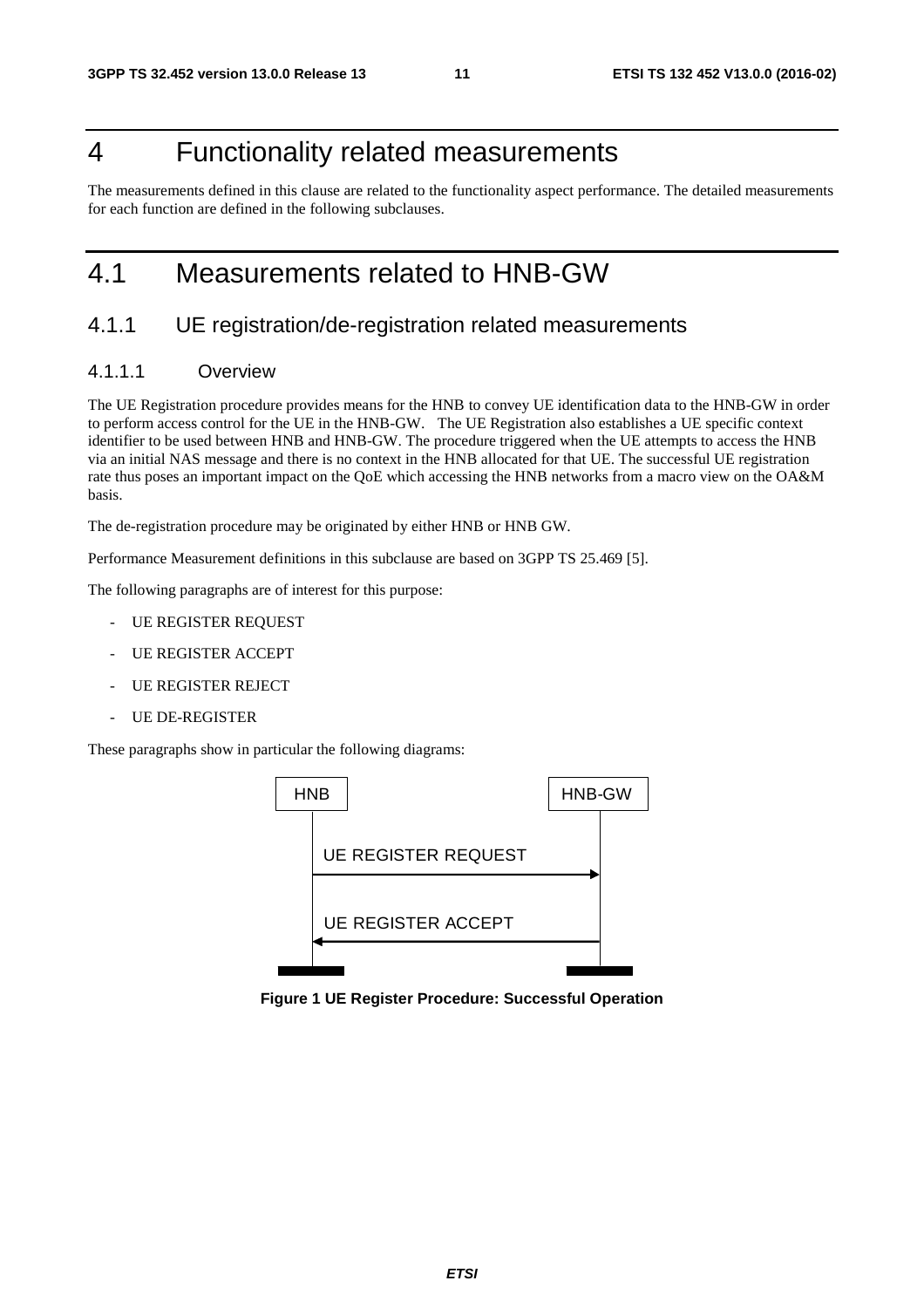

**Figure 2 UE Register Procedure: Unsuccessful Operation** 



**Figure 3 UE De-Register Procedure: HNB Originated Successful Operation** 



**Figure 4 UE De-Register Procedure: HNB-GW Originated Successful Operation** 

# 4.1.1.2 UE registration related measurements

The three measurement types defined in the clause 4.1.1.2 for HNB-GW are subject to the "2 out of 3 approach".

# 4.1.1.2.1 Attempted UE Registrations

- a) This measurement provides the number of UE registration attempts sent from HNB.
- b) CC
- c) Receipt of an HNBAP message UE REGISTER REQUEST from HNB to HNB-GW. (3GPP TS 25.469 [5])
- d) A single integer value.
- e) IUH.AttUeReg.
- f) HNBGWFunction
- g) Valid for circuit switched and packet switched traffic.
- h) UMTS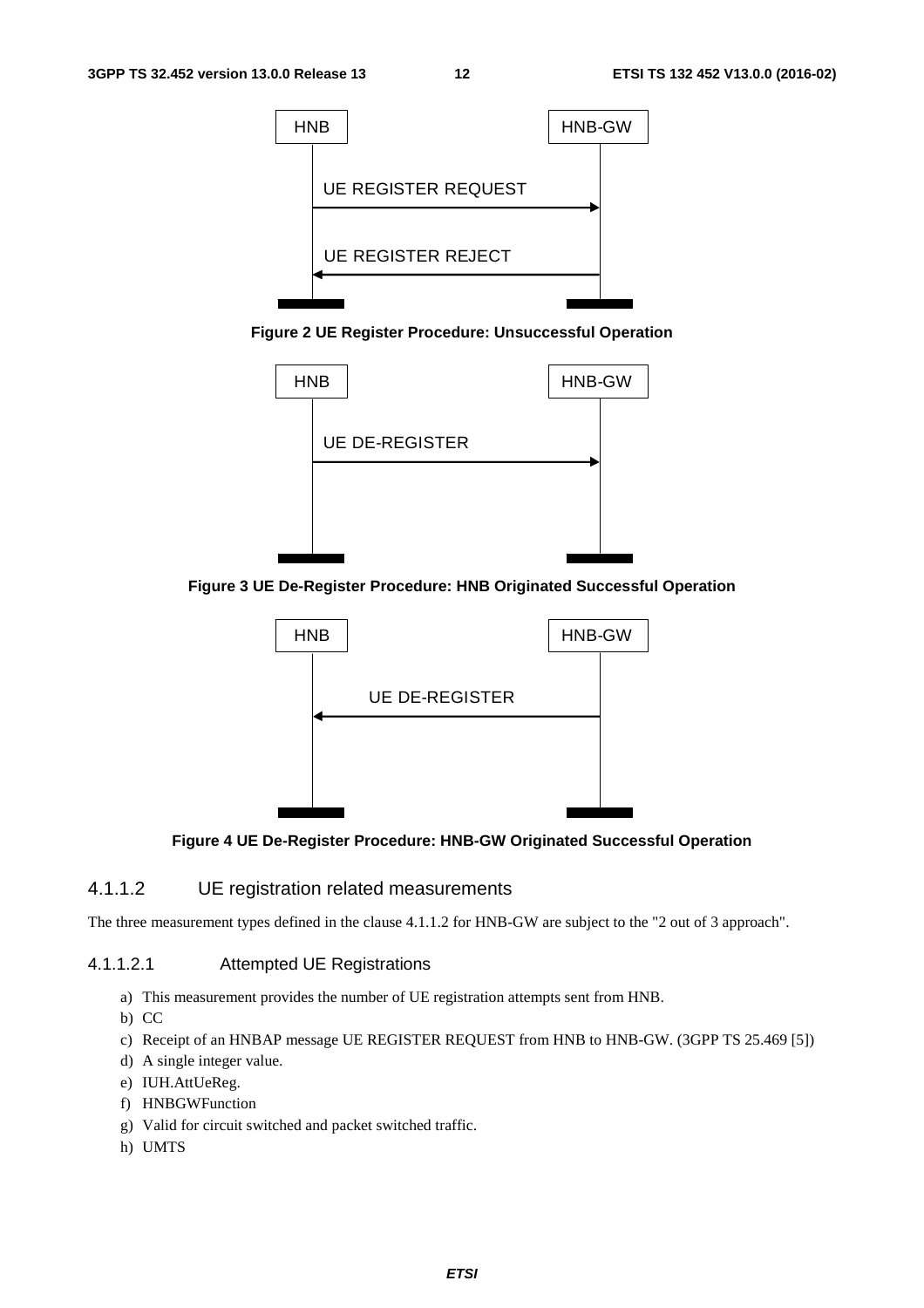### 4.1.1.2.2 Successful UE Registrations

- a) This measurement provides the number of successful UE registrations sent from HNB.
- b) CC
- c) Transmission of an HNBAP message UE REGISTER ACCEPT from HNB-GW to HNB. (3GPP TS 25.469 [5])
- d) A single integer value.
- e) IUH.SuccUeReg.
- f) HNBGWFunction
- g) Valid for circuit switched and packet switched traffic.
- h) UMTS

### 4.1.1.2.3 Failed UE Registrations

- a) This measurement provides the number of failed UE registrations sent from HNB. This measurement is then further split into subcounters per failure cause.
- b) CC
- c) Transmission of an HNBAP message UE REGISTER REJECT from HNB-GW to HNB. (3GPP TS 25.469 [5])
- d) A single integer value. The number of measurements is equal to the number of causes plus a possible sum value identified by the *.sum* suffix. (The possible cause values are defined in 3GPP TS 25.469 [5])
- e) IUH.FailUeReg.*cause*
- f) HNBGWFunction
- g) Valid for circuit switched and packet switched traffic.
- h) UMTS

### 4.1.1.3 UE de-registration related measurements

### 4.1.1.3.1 HNB Originated Successful UE De-Registrations

- a) This measurement provides the number of successful UE de-registrations initiated by HNB. This measurement is then further split into sub-subcounters per cause.
- b) CC
- c) Receipt of an HNBAP message UE DE-REGISTER from HNB to HNB-GW.(3GPP TS 25.469 [5])
- d) A single integer value. The number of measurements is equal to the number of causes plus a possible sum value identified by the *.sum* suffix. (The possible cause values are defined in 3GPP TS 25.469 [5])
- e) IUH.SuccUeDeRegHnb*.cause*
- f) HNBGWFunction
- g) Valid for circuit switched and packet switched traffic.
- h) UMTS

### 4.1.1.3.2 HNB GW Originated Successful UE De-Registrations

- a) This measurement provides the number of successful UE de-registrations initiated by HNB GW. This measurement is then further split into sub-subcounters per cause.
- b) CC
- c) Transmission of an HNBAP message UE DE-REGISTER from HNB-GW to HNB.(3GPP TS 25.469 [5])
- d) A single integer value. The number of measurements is equal to the number of causes plus a possible sum value identified by the *.sum* suffix. (The possible cause values are defined in 3GPP TS 25.469 [5])
- e) IUH.SuccUeDeRegHnbGw*.cause*
- f) HNBGWFunction
- g) Valid for circuit switched and packet switched traffic.
- h) UMTS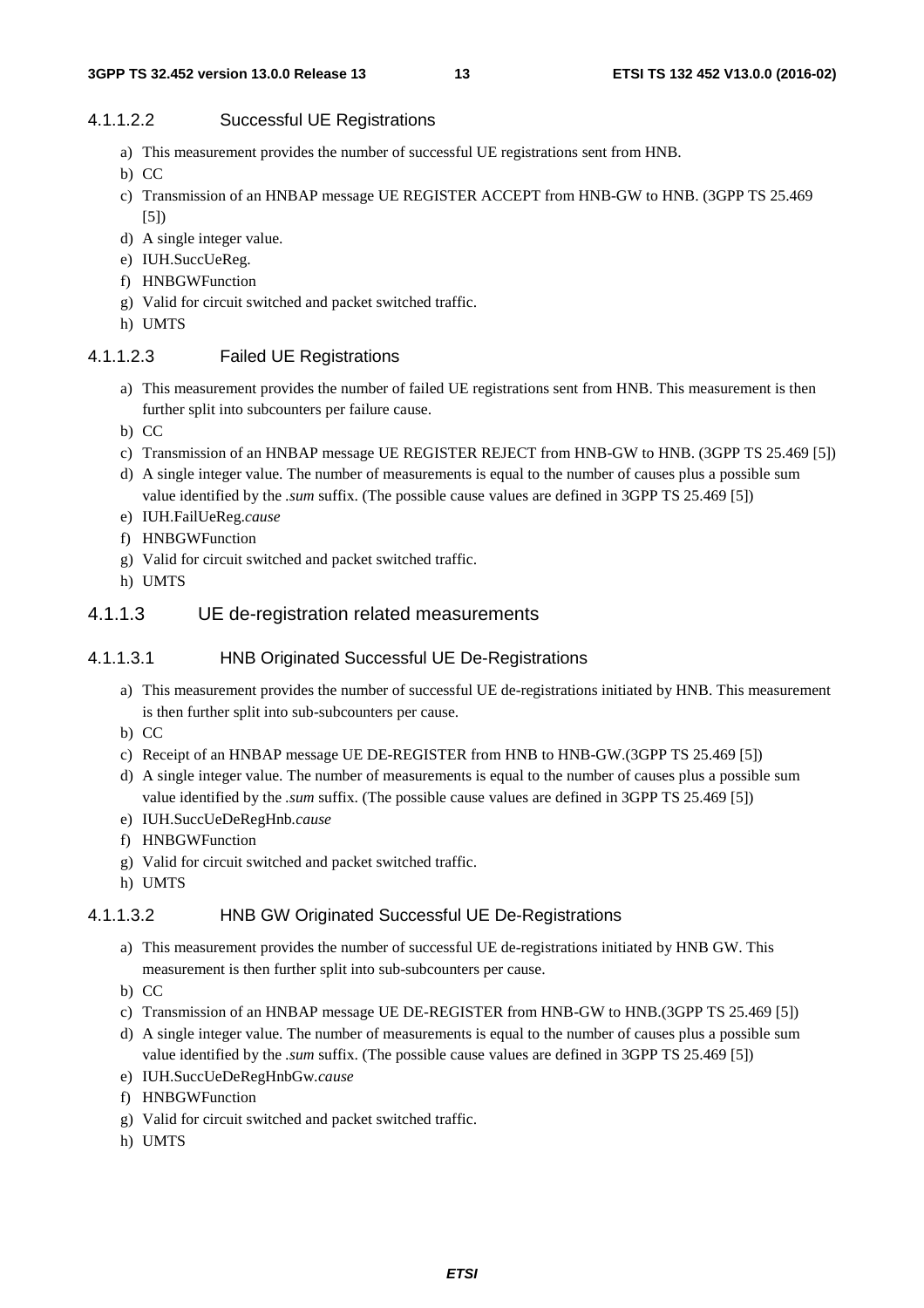# 4.1.2 Signalling Plane related measurements

- 4.1.2.1 Numbers of incoming SCTP packets on the Iuh interface, from HNB to HNB GW
	- a) This measurement provides the number of SCTP data packets sent from HNB to HNB GW which have been accepted and processed by the SCTP protocol entity on the Iuh interface.
	- b) CC.
	- c) Receipt of a SCTP data PDU from HNB to HNB GW on the Iuh interface. (3GPP TS 25.469 [5])
	- d) A single integer value.
	- e) IUH.IncSctpPkt
	- f) HNBGWFunction
	- g) Valid for circuit switched and packet switched traffic
	- h) UMTS

# 4.1.2.2 Numbers of outgoing SCTP packets on the Iuh interface, from HNB GW to **HNB**

- a) This measurement provides the number of SCTP data packets sent from HNB GW to HNB which have been generated by the SCTP protocol entity on the Iuh interface.
- b) CC.
- c) Transmission of a SCTP data PDU from HNB GW to HNB on the Iuh interface. .(3GPP TS 25.469 [5])
- d) A single integer value.
- e) IUH.OutSctpPkt
- f) HNBGWFunction
- g) Valid for circuit switched and packet switched traffic
- h) UMTS

# 4.1.2.3 Numbers of octets of incoming SCTP packets on the Iuh interface, from HNB to HNB GW

- a) This measurement provides the number of octets of SCTP data packets sent from HNB to HNB GW which have been accepted and processed by the SCTP protocol entity on the Iuh interface.
- b) CC.
- c) Receipt of a SCTP data PDU from HNB to HNB GW on the Iuh interface. (3GPP TS 25.469 [5])
- d) A single integer value.
- e) IUH.IncSctpOct
- f) HNBGWFunction
- g) Valid for circuit switched and packet switched traffic
- h) UMTS

# 4.1.2.4 Numbers of octets of outgoing SCTP packets on the Iuh interface, from HNB GW to HNB

- a) This measurement provides the number of octets of SCTP data packets sent from HNB GW to HNB which have been generated by the SCTP protocol entity on the Iuh interface.
- b) CC.
- c) Transmission of a SCTP data PDU from HNB GW to HNB on the Iuh interface. (3GPP TS 25.469 [5])
- d) A single integer value.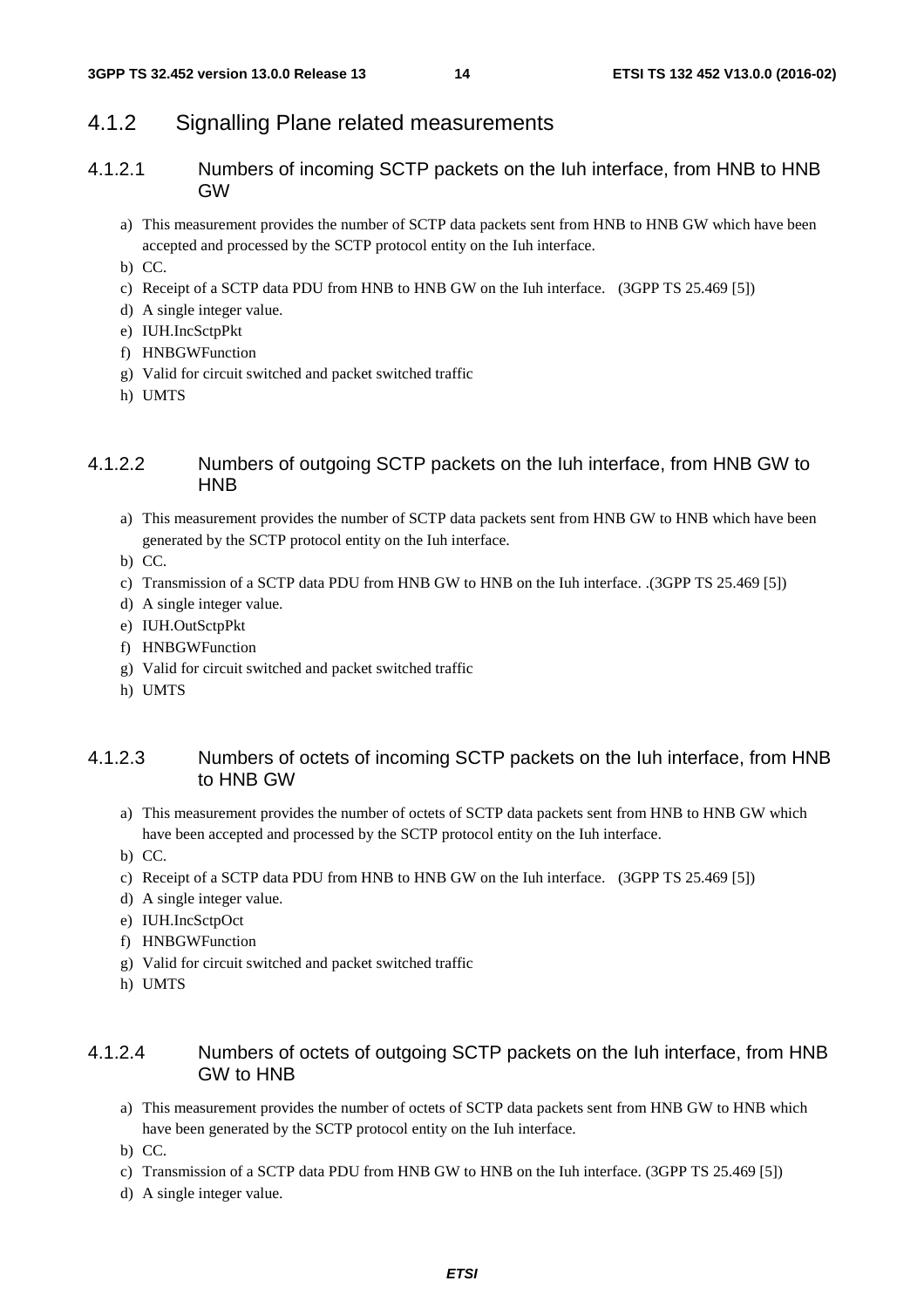- e) IUH.OutSctpOct
- f) HNBGWFunction
- g) Valid for circuit switched and packet switched traffic
- h) UMTS

# 4.1.3 HNB registration/de-registration related measurements

### 4.1.3.1 Overview

The purpose of the HNB Registration Procedure is to register the HNB with the HNB-GW to enable the HNB-GW to provide service and core network connectivity for the HNB. This procedure shall be the first HNBAP procedure triggered after the SCTP association has become operational.

The de-registration procedure may be originated by either HNB or HNB GW.

Performance Measurement definitions in this subclause are based on 3PGG TS 25.469 [5].

The following paragraphs are of interest for this purpose:

- HNB REGISTER REQUEST
- HNB REGISTER ACCEPT
- HNB REGISTER REJECT
- HNB DE-REGISTER

These paragraphs show in particular the following diagrams:



#### **Figure 5 HNB Register Procedure: Successful Operation**



**Figure 6 HNB Register Procedure: Un-Successful Operation**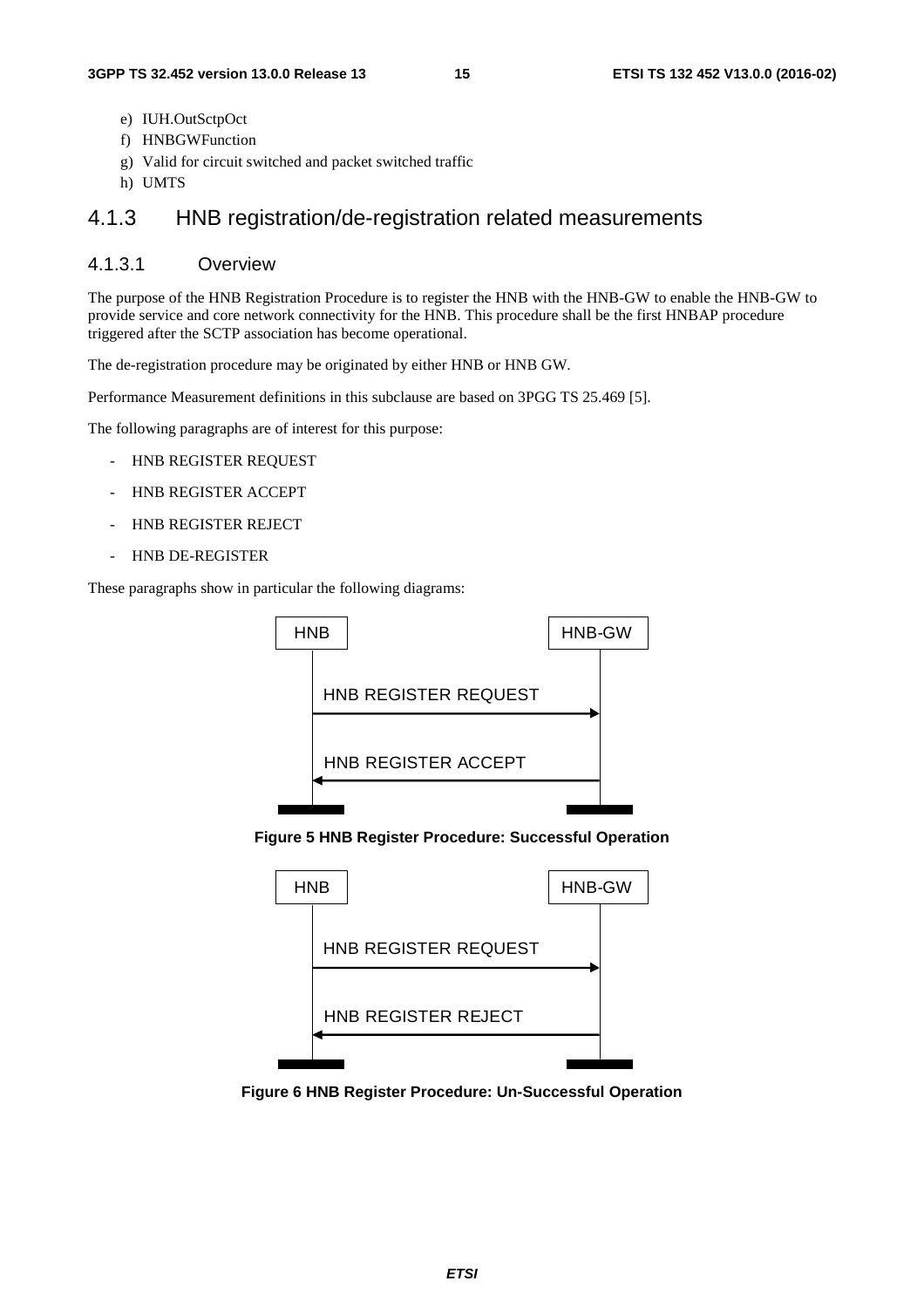

### **Figure 7 HNB De-register Procedure: HNB GW Originated Successful Operation**

### 4.1.3.2 HNB registration related measurements

The three measurement types defined in the clause 4.1.3.2 are subject to the "2 out of 3 approach".

### 4.1.3.2.1 Attempted HNB Registrations

- a) This measurement provides the number of HNB registration attempts per HNB.
- b) CC
- c) Receipt of an HNBAP message HNB REGISTER REQUEST from HNB to HNB-GW. (3GPP TS 25.469 [5])
- d) A single integer value.
- e) IUH.AttHnbReg.
- f) HNBGWFunction
- g) Valid for circuit switched and packet switched traffic.
- h) UMTS

#### 4.1.3.2.2 Successful HNB Registrations

- a) This measurement provides the number of successful HNB registrations per HNB.
- b) CC
- c) Transmission of an HNBAP message HNB REGISTER ACCEPTfrom HNB-GW to HNB. (3GPP TS 25.469 [5])
- d) A single integer value.
- e) IUH. SuccHnbReg.
- f) HNBGWFunction
- g) Valid for circuit switched and packet switched traffic.
- h) UMTS

#### 4.1.3.2.3 Failed HNB Registrations

- a) This measurement provides the number of failed HNB registrations per HNB. This measurement is then further split into sub-subcounters per failure cause.
- b) CC
- c) Transmission of an HNB REGISTER REJECT message from HNB-GW to HNB or an expected HNB REGISTER ACCEPT message not received by HNB. Each HNB REGISTER REJECT message received is added to the relevant per cause measurement. The possible causes are included in TS 25.469 [5]. Each expected HNB REGISTER ACCEPT not received by the HNB is added to the measurement cause 'No Reply' (not specified in TS 25.469 [5]).
- d) Each measurement is an integer value.. The number of measurements is equal to the number of causes plus a possible sum value identified by the *.sum* suffix. (The possible cause values are defined in 3GPP TS 25.469 [5])
- e) IUH.FailHnbReg.*cause*  where *Cause* identifies the Rejection Cause.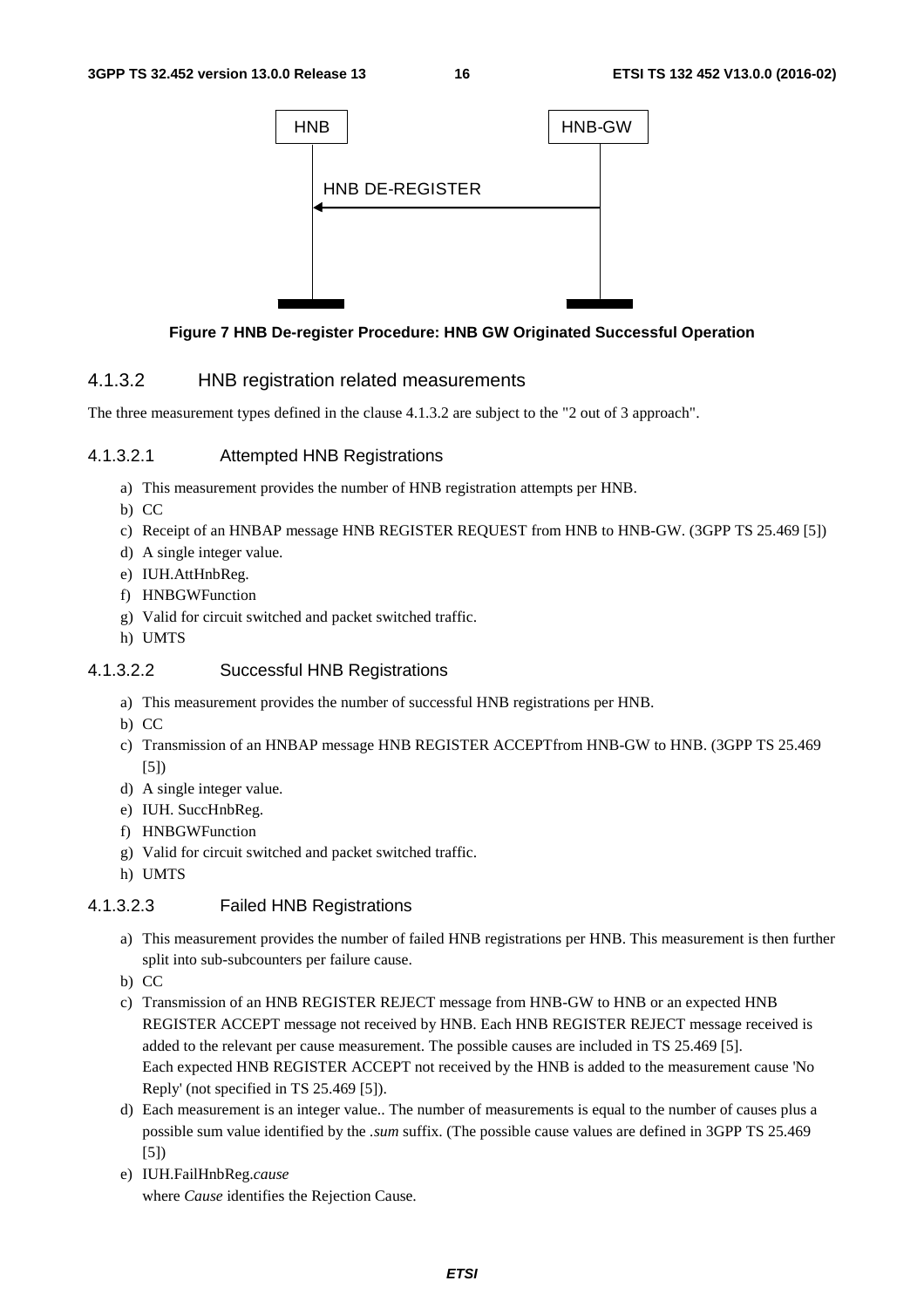The cause *'No Reply'* is identified by the *.NoReply* suffix*.*

- f) HNBGWFunction
- g) Valid for circuit switched and packet switched traffic.
- h) UMTS

# 4.1.3.3 HNB de-registration related measurements

#### 4.1.3.3.1 HNB GW Originated Successful HNB De-Registrations

- a) This measurement provides the number of successful HNB de-registrations initiated by HNB GW.
- b) CC
- c) Transmission of an HNBAP message HNB DE-REGISTER from HNB-GW to HNB.(3GPP TS 25.469 [5])
- d) A single integer value. The number of measurements is equal to the number of causes plus a possible sum value identified by the *.sum* suffix. (The possible cause values are defined in 3GPP TS 25.469 [5])
- e) IUH.AttHnbDeRegHnbGw.cause
- f) HNBGWFunction
- g) Valid for circuit switched and packet switched traffic.
- h) UMTS

# 4.1.4 User plane related measurements

The subclauses below can NOT be applied to the use case that there is a direct GTP-U tunnel right between HNB and SGSN on the user plane of PS domain, i.e. HNB GW is skipped and there is NO GTP-U protocol entity in HNB GW, for the sake of PS bearer optimizations.

## 4.1.4.1 Numbers of incoming Iu-UP RTP packets of CS domain on Iuh interface, from HNB to HNB GW

- a) This measurement provides the number of Iu-UP RTP data packets on the user plane of CS domain, sent from HNB to HNB GW on Iuh interface.
- b) CC.
- c) Receipt of an Iu-UP RTP data PDU from HNB to HNB GW on the user plane of CS domain on Iuh interface.
- d) A single integer value.
- e) IUH.IncIuUpCsPkt
- f) HNBGWFunction
- g) Valid for circuit switched traffic
- h) UMTS

# 4.1.4.2 Numbers of outgoing Iu-UP RTP packets of CS domain on Iuh interface, from HNB GW to HNB

- a) This measurement provides the number of Iu-UP RTP data packets on the user plane of CS domain, sent from HNB GW to HNB on Iuh interface.
- b) CC.
- c) Transmission of an Iu-UP RTP data PDU from HNB GW to HNB on the user plane of CS domain on Iuh interface.
- d) A single integer value.
- e) IUH.OutIuUpCsPkt
- f) HNBGWFunction
- g) Valid for circuit switched traffic
- h) UMTS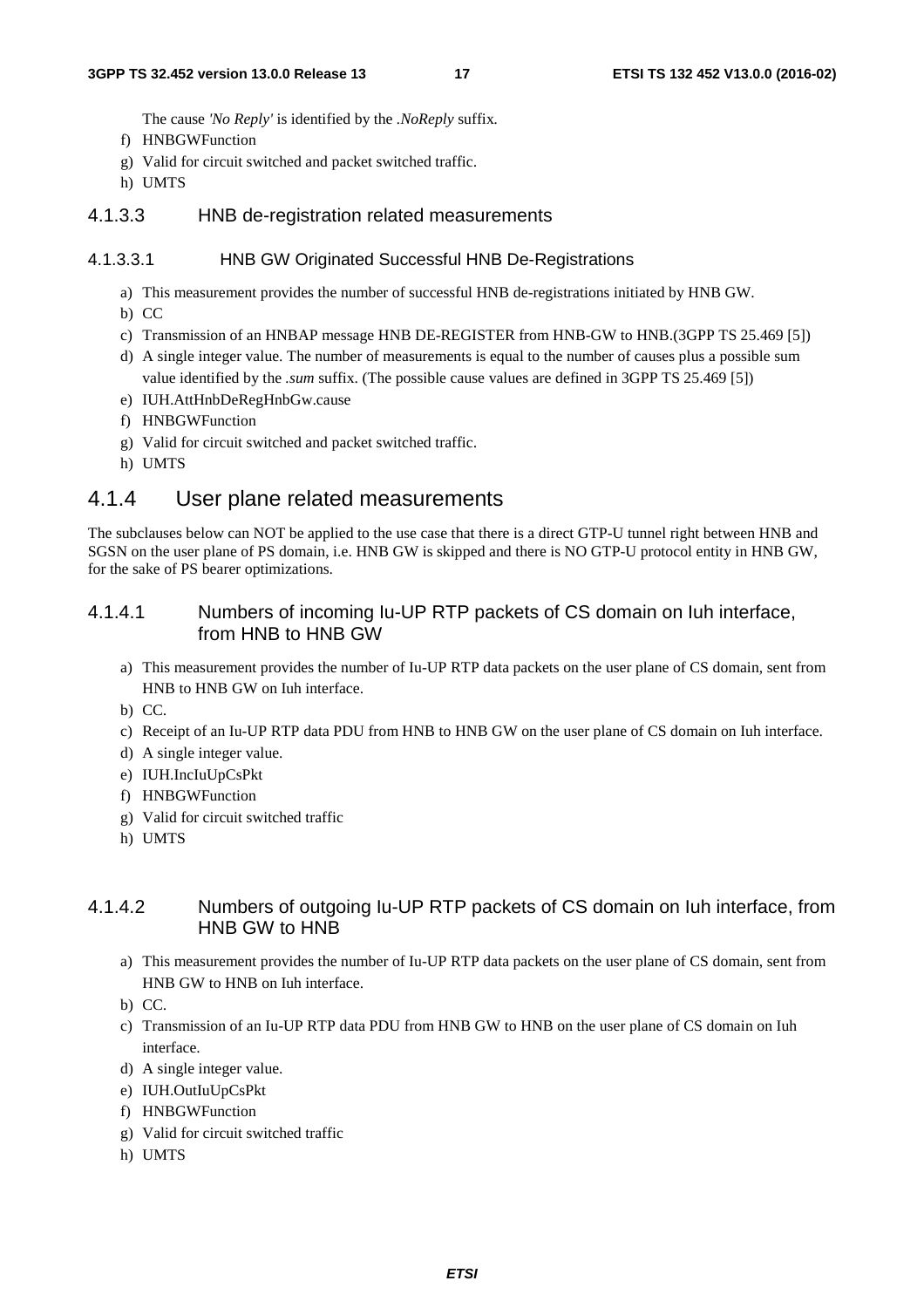# 4.1.4.3 Numbers of octets of incoming Iu-UP RTP packets of CS domain on Iuh interface, from HNB to HNB GW

- a) This measurement provides the number of octets of Iu-UP RTP data packets on the user plane of CS domain, sent from HNB to HNB GW on Iuh interface.
- b) CC.
- c) Receipt of an Iu-UP RTP data PDU from HNB to HNB GW on the user plane of CS domain on Iuh interface.
- d) A single integer value.
- e) IUH.IncIuUpCsOct
- f) HNBGWFunction
- g) Valid for circuit switched traffic
- h) UMTS

### 4.1.4.4 Numbers of octets of outgoing Iu-UP RTP packets of CS domain on Iuh interface, from HNB GW to HNB

- a) This measurement provides the number of octets of Iu-UP RTP data packets on the user plane of CS domain, sent from HNB GW to HNB on Iuh interface.
- b) CC.
- c) Transmission of an Iu-UP RTP data PDU from HNB GW to HNB on the user plane of CS domain on Iuh interface.
- d) A single integer value.
- e) IUH.OutIuUpCsOct
- f) HNBGWFunction
- g) Valid for circuit switched traffic
- h) UMTS

# 4.1.4.5 Numbers of incoming Iu-UP GTP-U packets of PS domain on Iuh interface, from HNB to HNB GW

- a) This measurement provides the number of Iu-UP GTP-U data packets on the user plane of PS domain, sent from HNB to HNB GW on Iuh interface.
- b) CC.
- c) Receipt of an Iu-UP GTP-U data PDU from HNB to HNB GW on the user plane of PS domain on Iuh interface.
- d) A single integer value.
- e) IUH.IncIuUpPsPkt
- f) HNBGWFunction
- g) Valid for packet switched traffic
- h) UMTS

# 4.1.4.6 Numbers of outgoing Iu-UP GTP-U packets of PS domain on Iuh interface, from HNB GW to HNB

- a) This measurement provides the number of Iu-UP GTP-U data packets sent on the user plane of PS domain, from HNB GW to HNB on Iuh interface.
- b) CC.
- c) Transmission of an Iu-UP GTP-U data PDU from HNB GW to HNB on the user plane of PS domain on Iuh interface.
- d) A single integer value.
- e) IUH.OutIuUpPsPkt
- f) HNBGWFunction
- g) Valid for packet switched traffic
- h) UMTS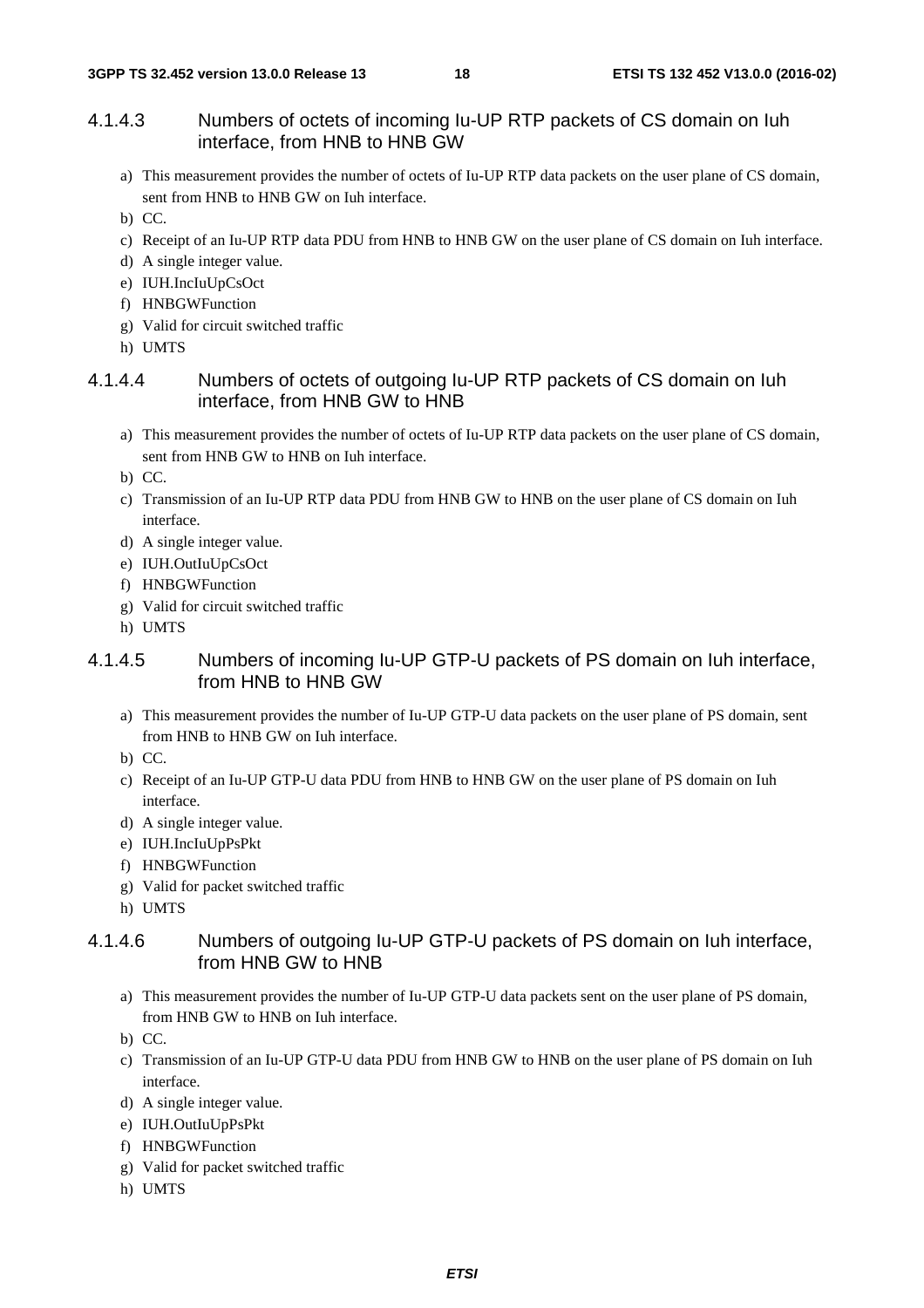# 4.1.4.7 Numbers of octets of incoming Iu-UP GTP-U packets of PS domain on Iuh interface, from HNB to HNB GW

- a) This measurement provides the number of octets of Iu-UP GTP-U data packets on the user plane of PS domain, sent from HNB to HNB GW on Iuh interface.
- b) CC.
- c) Receipt of an Iu-UP GTP-U data PDU from HNB to HNB GW on the user plane of PS domain on Iuh interface.
- d) A single integer value.
- e) IUH.IncIuUpPsOct
- f) HNBGWFunction
- g) Valid for packet switched traffic
- h) UMTS

# 4.1.4.8 Numbers of octets of outgoing Iu-UP GTP-U packets of PS domain on Iuh interface, from HNB GW to HNB

a) This measurement provides the number of octets of Iu-UP GTP-U data packets on the user plane of PS domain, sent from HNB GW to HNB on Iuh interface.

b) CC.

- c) Transmission of an Iu-UP GTP-U data PDU from HNB GW to HNB on the user plane of PS domain on Iuh interface.
- d) A single integer value.
- e) IUH.OutIuUpPsOct
- f) HNBGWFunction
- g) Valid for packet switched traffic
- h) UMTS

# 4.1.5 Measurements related to CSG service

# 4.1.5.1 Overview

The CSG UE Inbound mobility procedure provides means for CSG UEs to switch from macro cells to to CSG HNBs or to Hybrid Cells in connected mode. The procedure is triggered when the HNB-GW receives a RANAP RELOCATION REQUEST message from the Core Network, including the CSG Id, Target Cell Id, etc.The successful CSG UE inbound mobility rate poses an important impact on the QoE.

The CSG UE Inbound mobility procedure is originated by Core Network.

Performance Measurement definitions in this subclause are based on 3PGG TS 25.467 [12].

The following paragraph is of interest for this purpose:

- RELOCATION REQUEST
- RELOCATION COMPLETE
- RELOCATION FAILURE

This paragraph shows in particular the following diagram: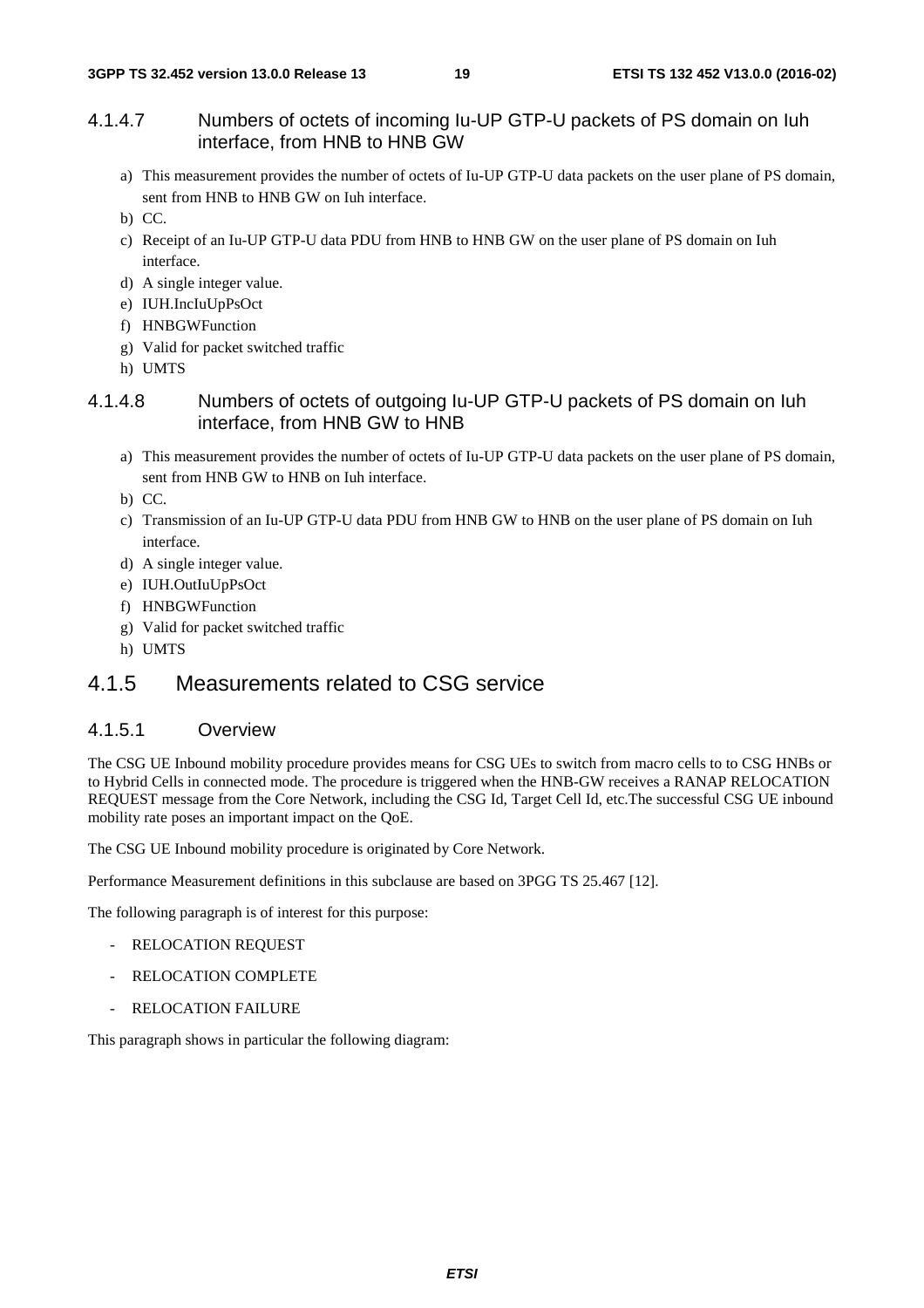

**Figure 8 CSG UE Inbound Procedure: Successful Operation** 



**Figure 9 CSG UE Inbound Procedure: Unsuccessful Operation** 

### 4.1.5.2 Number of mean registered CSG UEs

- a) This measurement provides the number of mean registered CSG UEs in the HNB GW.
- b) SI
- c) This measurement is obtained by sampling at a pre-defined interval the number of CSG UEs registered in the HNB GW and then taking the arithmetic mean (see TS 25.467 [12]).
- d) A single integer value
- e) CSG.MeanNbrUsr
- f) HNBGWFunction
- g) Valid for circuit and packet switched traffic
- h) UMTS

### 4.1.5.3 Inbound CSG mobility measurements

The three measurement types defined in the clause 4.1.5.3 are subject to the "2 out of 3 approach".

#### 4.1.5.3.1 Attempted inbound mobility for CSG UEs to CSG cells or to Hybrid Cells in connected mode

a) This measurement provides the number of attempted inbound mobility for CSG UEs to CSG cells or to Hybrid Cells in connected mode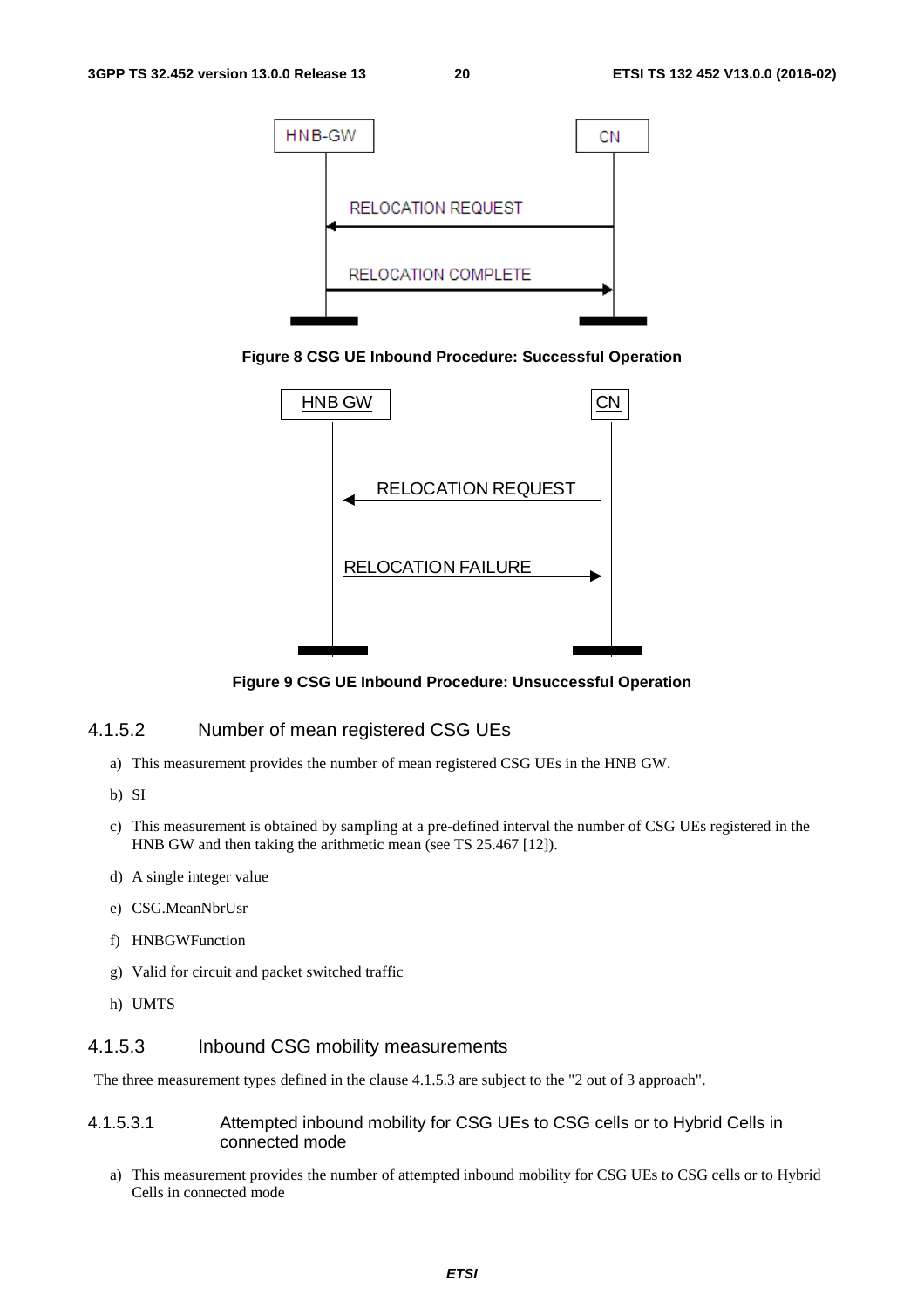- c) On receipt by the HNB GW of a RANAP message RELOCATION REQUEST from the Core Network with the "CSG id" IE, "Target Cell id" IE and "CSG Membership Status" IE for relocating to a hybrid cell (see TS 25.467 [12]).
- d) A single integer value.
- e) CSG.AttInboundMobility
- f) HNBGWFunction
- g) Valid for circuit and packet switched traffic
- h) UMTS

4.1.5.3.2 Successful inbound mobility for CSG UEs to CSG cells or Hybrid cells in connected mode

- a) This measurement provides the number of successful inbound mobility for CSG UEs to CSG cells or to Hybrid cells in connected mode
- b) CC
- c) On transmission by the HNB GW of a RANAP message RELOCATION COMPLETE to the Core Network, corresponding to the receipt by the HNB GW of a RANAP message RELOCATION REQUEST from the Core Network with the "CSG id" IE, "Target Cell id" IE and "CSG Membership Status" IE for relocating to a hybrid cell the transmission of the See TS 25.467 [12].
- d) A single integer value.
- e) CSG.SuccInboundMobility
- f) HNBGWFunction
- g) Valid for circuit and packet switched traffic
- h) UMTS
- 4.1.5.3.3 Failed inbound mobility for UEs to CSG cells or Hybrid cells in connected mode
	- a) This measurement provides the number of failed successful inbound mobility for CSG UEs to CSG cells or hybrid cells in connected mode
	- b) CC
	- c) On transmission by the HNB GW of a RANAP message RELOCATION FAILURE to the Core Network, corresponding to the receipt by the HNB GW of a RANAP message RELOCATION REQUEST from the Core Network with the "CSG id" IE, "Target Cell id" IE and "CSG Membership Status" IE for relocating to a hybrid cell the transmission of the See TS 25.467 [12].
	- d) Each measurement is an integer value. The number of measurements is equal to the number of causes supported plus a possible sum value identified by the *.sum* suffix.
	- e) CSG.FailedInboundMobility. *Cause*

where *Cause* identifies the failure cause.

- f) HNBGWFunction
- g) Valid for circuit and packet switched traffic
- h) UMTS

b) CC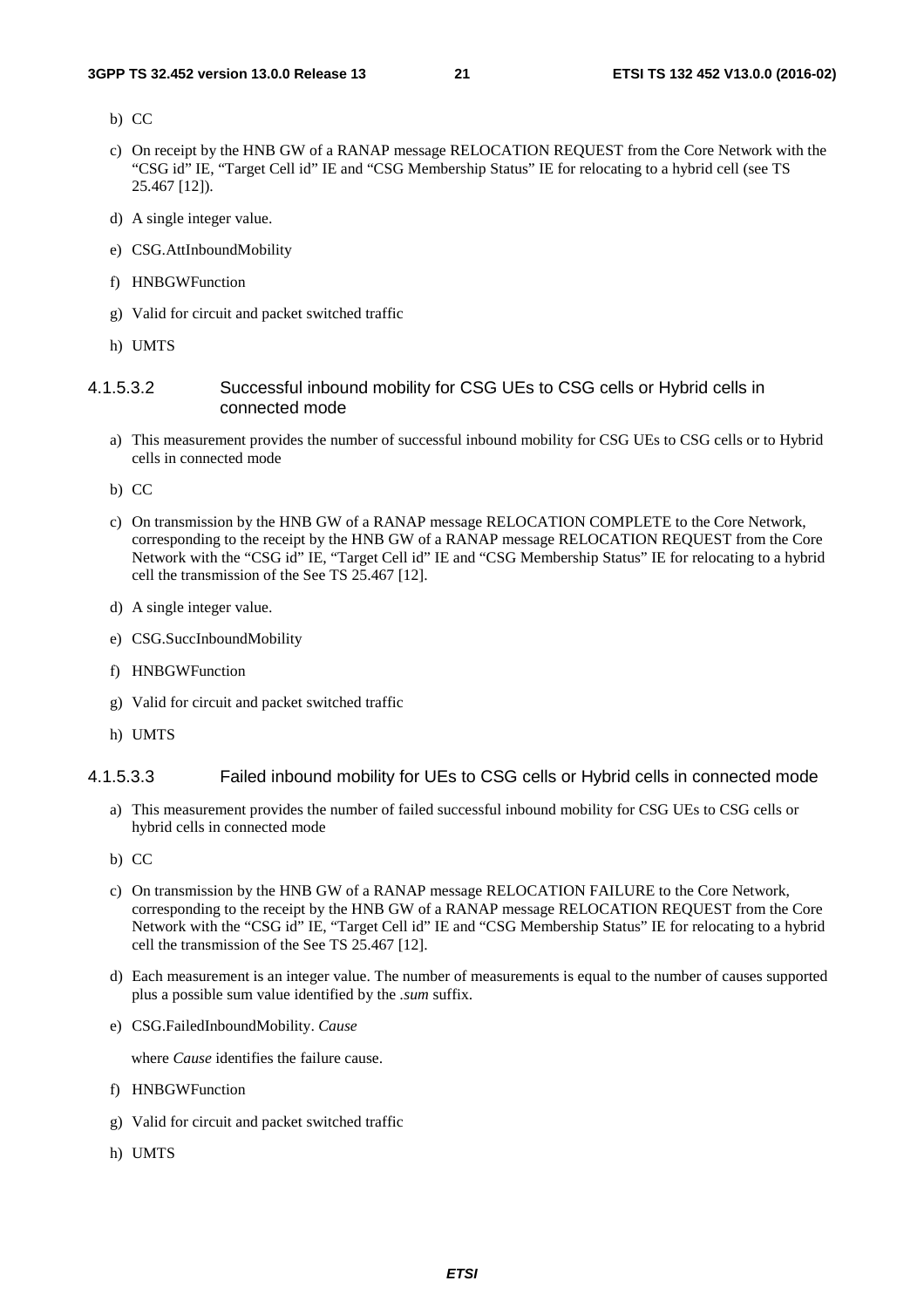# 4.2 Measurements related to HNB

# 4.2.1 RRC and RAB Overview

Performance Measurement definitions in this subclause are based on 3GPP TS 25.413 [6].

The following paragraphs are of interest for this purpose:

- RAB ASSIGNMENT REQUEST;
- RAB ASSIGNMENT RESPONSE;
- RAB RELEASE REQUEST.
- IU RELEASE REQUEST;
- RRC CONNECTION REQUEST
- RRC CONNECTION SETUP COMPLETE
- RRC CONNECTION REJECT



\* it can be several responses

◆

**Figure 10 RAB Assignment procedure. Successful operation** 



**Figure 11 RAB Release Request procedure** 



**Figure 12 Iu Release Request procedure. Successful operation**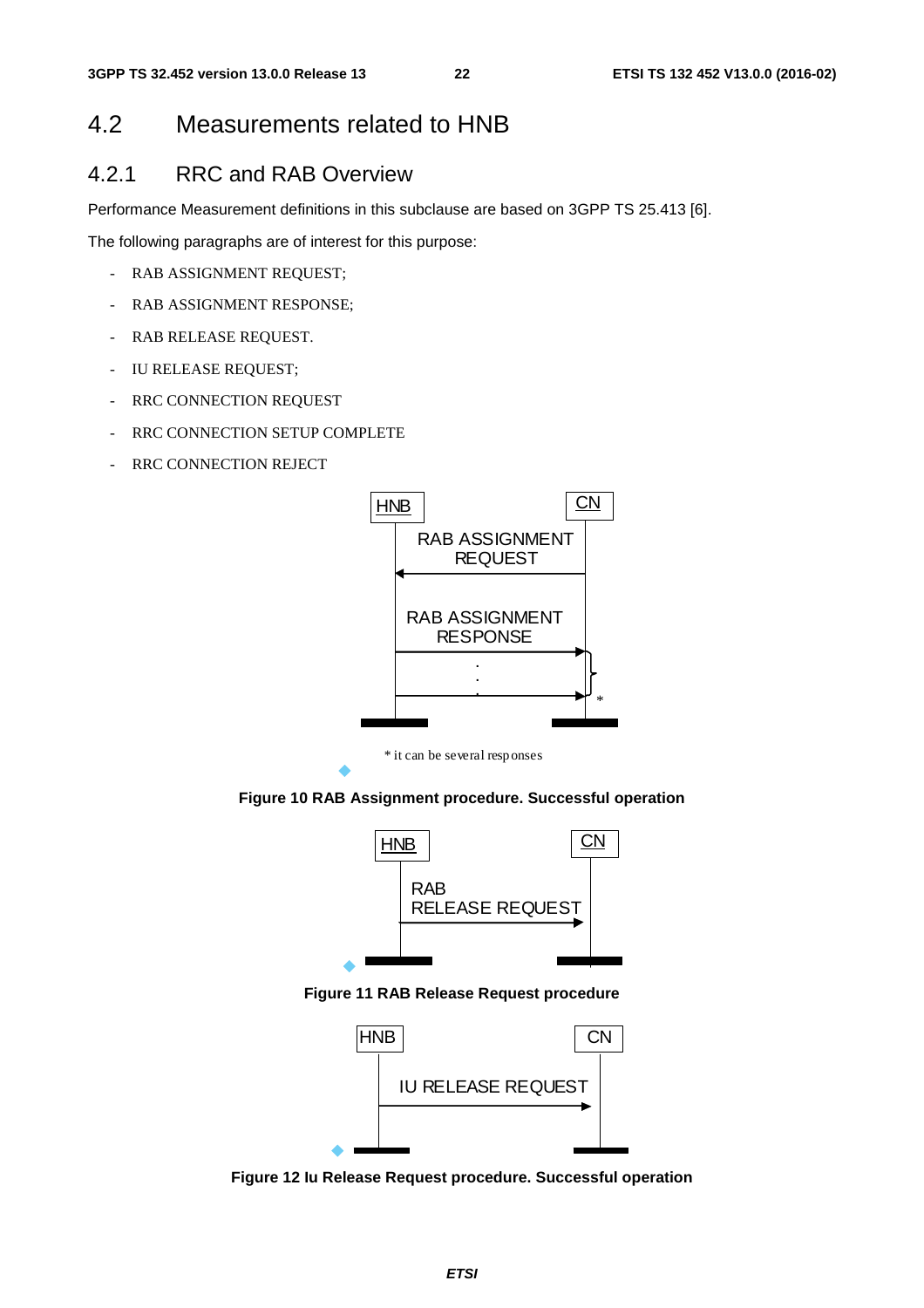

**Figure 13 RRC Connection procedure, Successful operation** 



**Figure 14 RRC Connection procedure, Unsuccessful operation** 

# 4.2.2 RRC Measurements

# 4.2.2.1 Attempted RRC Connection Establishment

- a) This measurement provides the number of RRC connection establishment attempts for each establishment cause.
- b) CC
- c) On Receipt of a RRC Connection Request message by the HNB from the UE. Each RRC Connection Request message received is added to the relevant per cause measurement. The possible causes areincluded in TS 25.331 [9]. The sum of all supported per cause measurements shall equal the total number of RRC Connection Establishment attempts. In case only a subset of per cause measurements is supported, a sum subcounter will be provided first. .
- d) Each measurement is an integer value.
- e) The measurement name has the form RRC.AttConnEstab.*Cause* where *Cause* identifies the Establishment Cause.
- f) HNB
- g) Valid for circuit switched and packet switched traffic

# 4.2.2.2 Failed RRC connection establishment

- a) This measurement provides the number of RRC establishment failures for each rejection cause.
- b) CC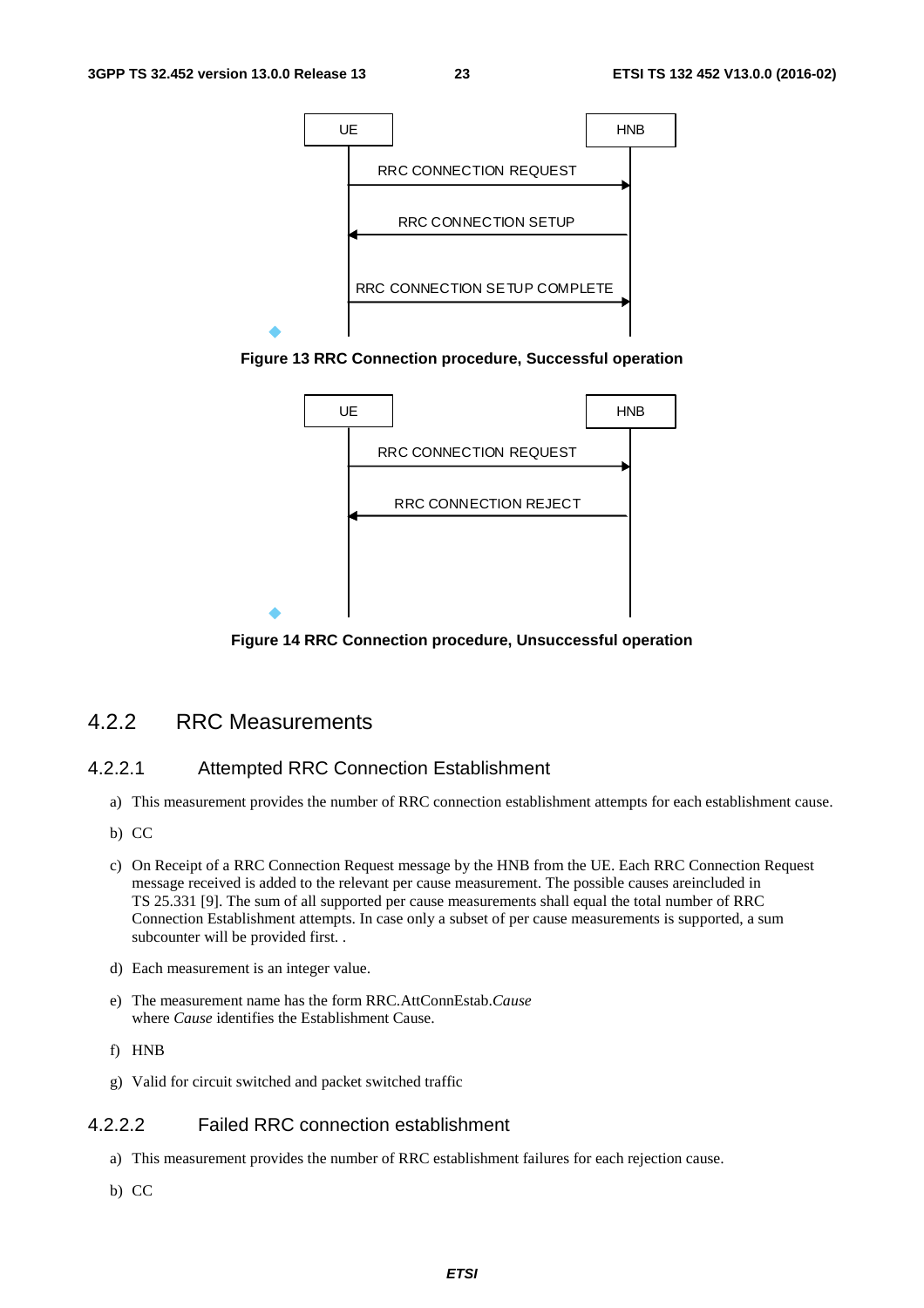c) On transmission of RRC connection Reject message by the HNB to the UE. Each RRC Connection Reject message received is added to the relevant per cause measurement. The possible causes are included in TS 25.331 [9].

The sum of all supported per cause measurements shall equal the total number of RRC Connection Establishment Failures.

- d) Each measurement is an integer value. The number of measurements is equal to the number of causes plus a possible sum value identified by the *.sum* suffix.
- e) The measurement name has the form RRC.FailConnEstab.*Cause* where *Cause* identifies the Rejection Cause. The cause 'No Reply' is identified by the *.NoReply* suffix.
- f) HNB
- g) Valid for circuit switched and packet switched traffic

### 4.2.2.3 Successful RRC connection establishment

- a) This measurement provides the number of successful RRC establishments for each establishment cause.
- b) CC.
- c) On Receipt by the HNB of a RRC CONNECTION SETUP COMPLETE message following a RRC establishment attempt. Each RRC Connection Setup Complete message received is added to the relevant per cause measurement. The possible causes are included in TS 25.331 [9]. The sum of all supported per cause measurements shall equal the total number of RRC Connection Establishments. In case only a subset of per cause measurements is supported, a sum subcounter will be provided first.
- d) Each measurement is an integer value. The number of measurements is equal to the number of causes plus a possible sum value identified by the *.sum* suffix.
- e) The measurement name has the form RRC.SuccConnEstab.*Cause* where *Cause* identifies the Establishment Cause.
- f) HNB.
- g) Valid for circuit switched and packet switched traffic

# 4.2.3 RAB Measurement

### 4.2.3.1 Attempted RAB Establishment for PS domain

- a) This measurement provides the number of requested RAB in establishment attempts for PS domain. The measurement is split into subcounters per traffic class.
- b) CC
- c) Receipt of a RAB ASSIGNMENT REQUEST message from HNB for PS, each requested RAB establishment attempt is added. The counter shall be incremented for each PS RAB attempted to be established.
- d) Each measurement is an integer value.
- e) The addition is performed with the condition that the RAB has not been setup or modified successfully in a previous RANAP RAB ASSIGNMENT RESPONSE or RELOCATION REQUEST ACKNOWLEDGE. The measurement name has the form **RAB.AttEstabPS.sum**
- f) HNB
- g) Valid for packet switched traffic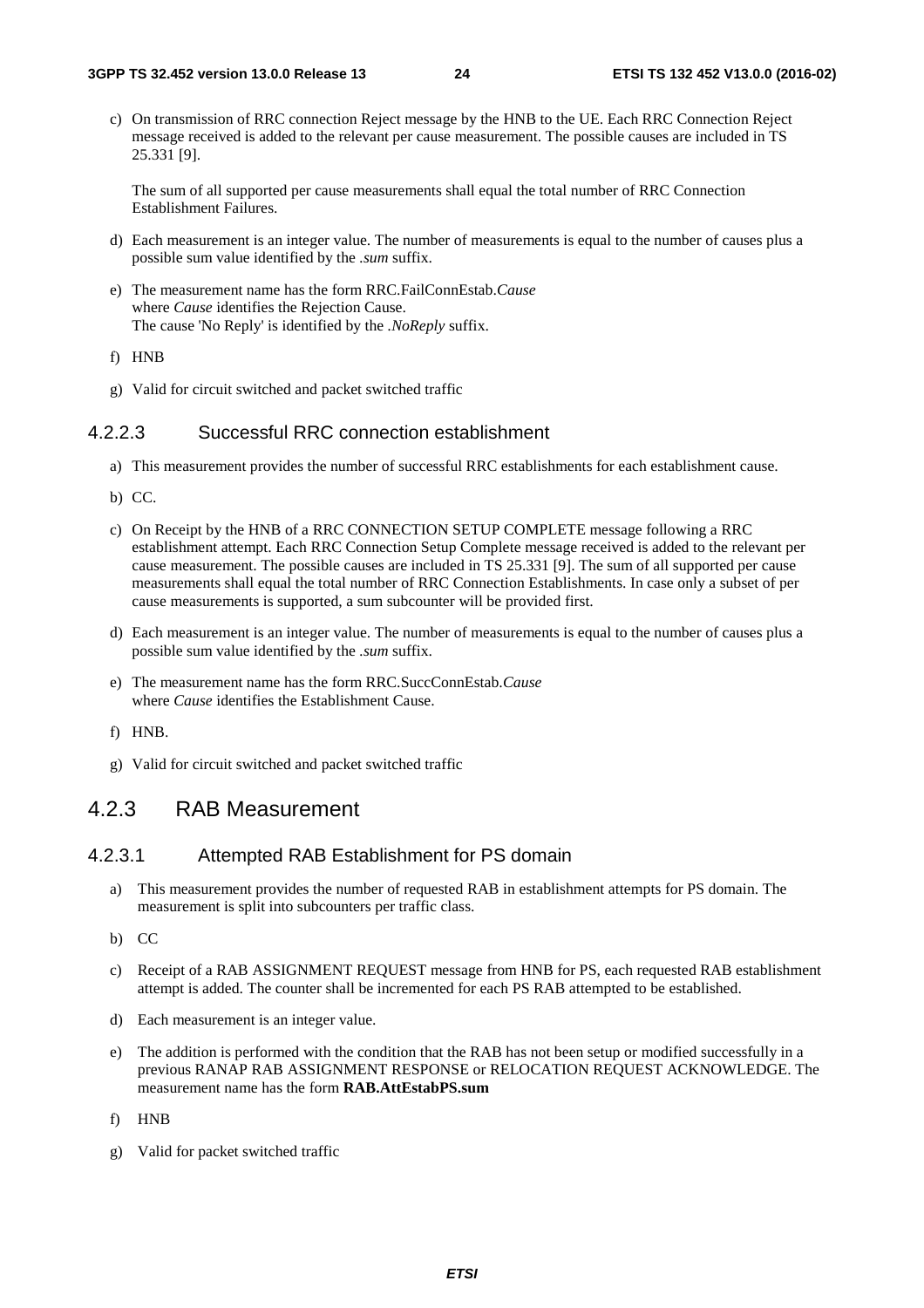### 4.2.3.2 Successful RAB Establishment for PS domain

- a) This measurement provides the number of successfully established RABs for PS domain.
- b) CC
- c) On transmission of the RAB ASSIGNMENT RESPONSE from PS domain from the HNB. Whenever a RAB ASSIGNMENT RESPONSE message for PS is sent from HNB indicating a successfully established RAB, this counter shall be incremented.
- d) One integer value.
- e) The measurement name has the form RAB.SuccEstabPS.sum
- f) HNB
- g) Valid for packet switched traffic.

### 4.2.3.3 Failed RAB Establishment for PS domain

- a) This measurement provides the number of RABs establishment failures for PS domain.
- b) CC
- c) On receipt of a RAB ASSIGNMENT RESPONSE message. Whenever a RAB ASSIGNMENT RESPONSE message is sent from HNB , the relevant counter according to the traffic class shall be incremented for each PS RAB that is identified in the 'RABs Failed To Setup Or Modify List'. The counter shall be incremented for each PS RAB attempted to be established.
- d) One integer value per measurement type
- e) The measurement name has the form **RAB.FailEstabPS.Sum**
- f) HNB
- g) Valid for packet switched traffic.

# 4.2.3.4 Dropped RABs for PS domain

- a) This counter provides the total number of abnormally released PS RAB connections.
- b) CC
- c) On transmission of the RANAP Iu Release Request by the HNB. This counter shall be incremented, whenever HNB invokes RANAP Iu Release Request procedure and a RAB for service type PS Data associated with the affected Iu signalling connection is required to be dropped: Note: This counter is pegged in case of operator intervention too. The counter shall not be pegged if the RRC Connection Release was triggered by Signaling Connection Release from the UE. This counter shall not be pegged in case PS RAB was dropped due to preemption.
- d) One integer value per measurement type
- e) The measurement name has the form RAB.Rel.DropPS.sum
- f) HNB
- g) Valid for packet switched traffic.

#### 4.2.3.5 Attempted RAB Establishment for CS domain

- a) This measurement provides the total number of requested RABs in establishment attempts for CS conversational traffic class.
- b) CC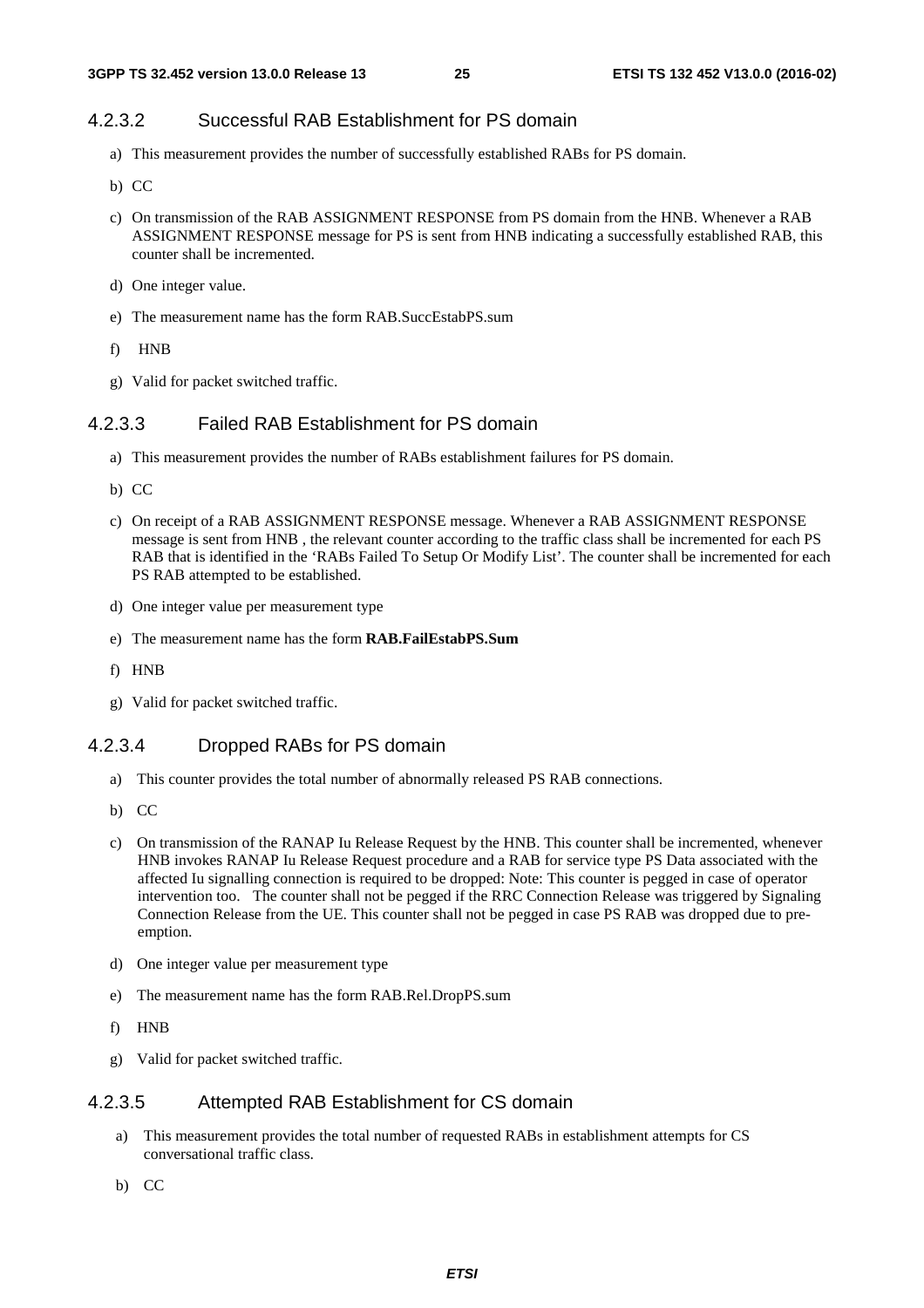- c) On receipt of a RAB ASSIGNMENT REQUEST message from MSC for CS domain, this counter is incremented.
- d) One integer value
- e) The measurement name has the form RAB.AttEstabCS.
- f) HNB
- g) Valid for CS domain

### 4.2.3.6 Failed RAB Establishment for CS domain

- a) This measurement provides the number of RABs establishment failures for CS domain.
- b) CC
- c) On transmission of a RAB ASSIGNMENT RESPONSE message from HNB to MSC, this counter shall be incremented for each CS RAB that is identified in the 'RABs Failed To Setup Or Modify List'.
- d) One integer value per measurement type
- e) The measurement name has the form RAB.FailEstabCS
- f) HNB
- g) Valid for CS domain

### 4.2.3.7 Successful RAB Establishment for CS domain

- a) This measurement provides the number of successfully established RABs for CS domain.
- b) CC
- c) On transmission of a RAB ASSIGNMENT RESPONSE message for CS from HNB indicating a successfully established RAB this counter shall be incremented. The counter shall be incremented for each CS RAB successfully established.
- d) One integer value.
- e) The measurement name has the form RAB.SuccEstabCS.sum
- f) HNB
- g) Valid for packet switched traffic.

## 4.2.3.8 Dropped RABs for CS domain

- a) This counter provides the total number of dropped RAB connections for service type CS Domain.
- b) CC
- c) On transmission of the RANAP Iu Release Request by the HNB. This counter shall be incremented, whenever HNB invokes RANAP Iu Release Request procedure and a RAB for service type CS Data associated with the affected Iu signalling connection is required to be dropped: Note: This counter is pegged in case of operator intervention too.
- d) One integer value
- e) The measurement name has the form RAB.Rel.DropCS.sum
- f) HNB
- g) Valid for CS domain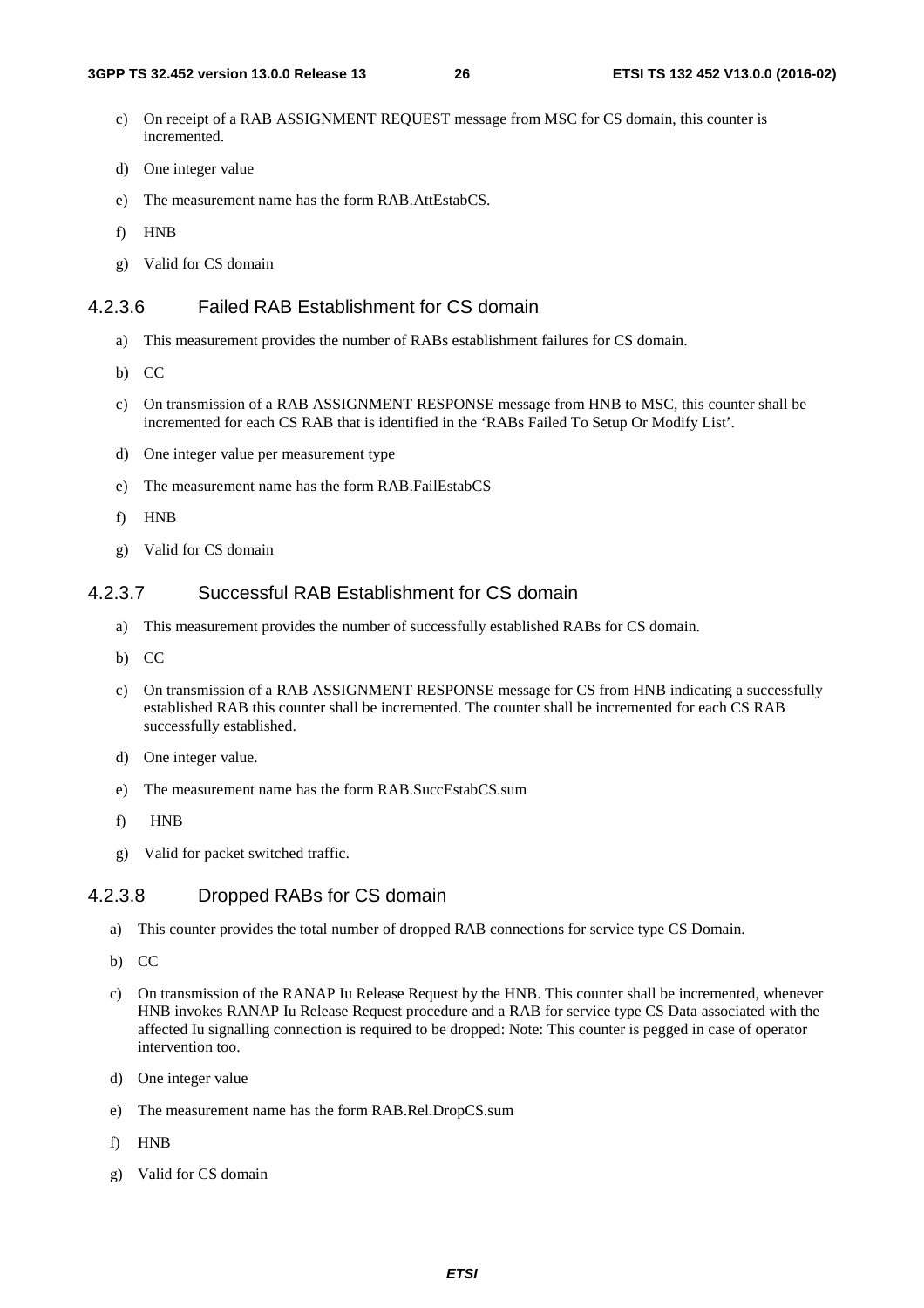# 4.2.3.9 Measurement for Direct User Plane Path between HNB and LGW

# 4.2.3.9.1 RAB Establishment for Direct User Plane Path

The three measurement types defined in the clauses 4.2.3.9.2, 4.2.3.9.3 and 4.2.3.9.4 are subject to the "2 out of 3 approach".

#### 4.2.3.9.2 Attempted RAB Establishment for Direct User Plane Path

- a) This measurement provides the number of direct user plane path between HNB and Local GW attempted to setup.
- b) CC
- c) On receipt by the HNB of an RAB ASSIGNMENT REQUEST message, each requested RABs with Correlation ID is added to the relevant measurement. The Correlation ID is set equal to the user plane GGSN TEID that the Gn-SGSN has received or the user plane PDN GW TEID that the S4-SGSN has received. (3GPP TS 25.413[6]).
- d) Integer.
- e) The measurement name has the form RAB.EstabDirectPathLGWAttNbr.
- f) HNB
- g) Valid for packet switched traffic
- h) UMTS

#### 4.2.3.9.3 Successful RAB Establishment for Direct User Plane Path

- a) This measurement provides the number of direct user plane path between HNB and Local GW successfully established
- b) CC
- c) On transmission by the HNB of an RAB ASSIGNMENT RESPONSE message and the PDP connection is established for Local IP Access, each RAB successfully established is added to the relevant measurement.
- d) Integer.
- e) The measurement name has the form RAB.EstabDirectPathLGWSuccNbr.
- f) HNB
- g) Valid for packet switched traffic
- h) UMTS

### 4.2.3.9.4 Failed RAB Establishment for Direct User Plane Path

- a) This measurement provides the number of direct user plane path between HNB and Local GW RABs failed to setup.
- b) CC
- c) On transmission by the HNB of an RAB ASSIGNMENT RESPONSE message. Whenever a RAB ASSIGNMENT RESPONSE message is sent from HNB , the relevant counter according to the traffic class shall be incremented for each PS RAB that is identified in the 'RABs Failed To Setup Or Modify List'. The counter shall be incremented for each PS RAB attempted to be established.
- d) Each measurement is an integer value. The number of measurements is equal to the number of causes plus a possible sum value identified by the *.sum* suffix.
- e) The measurement name has the form RAB.EstabDirectPathLGWFailNbr.*Cause,* where *Cause* identifies the cause resulting in theRAB setup failure
- f) HNB
- g) Valid for packet switched traffic
- h) UMTS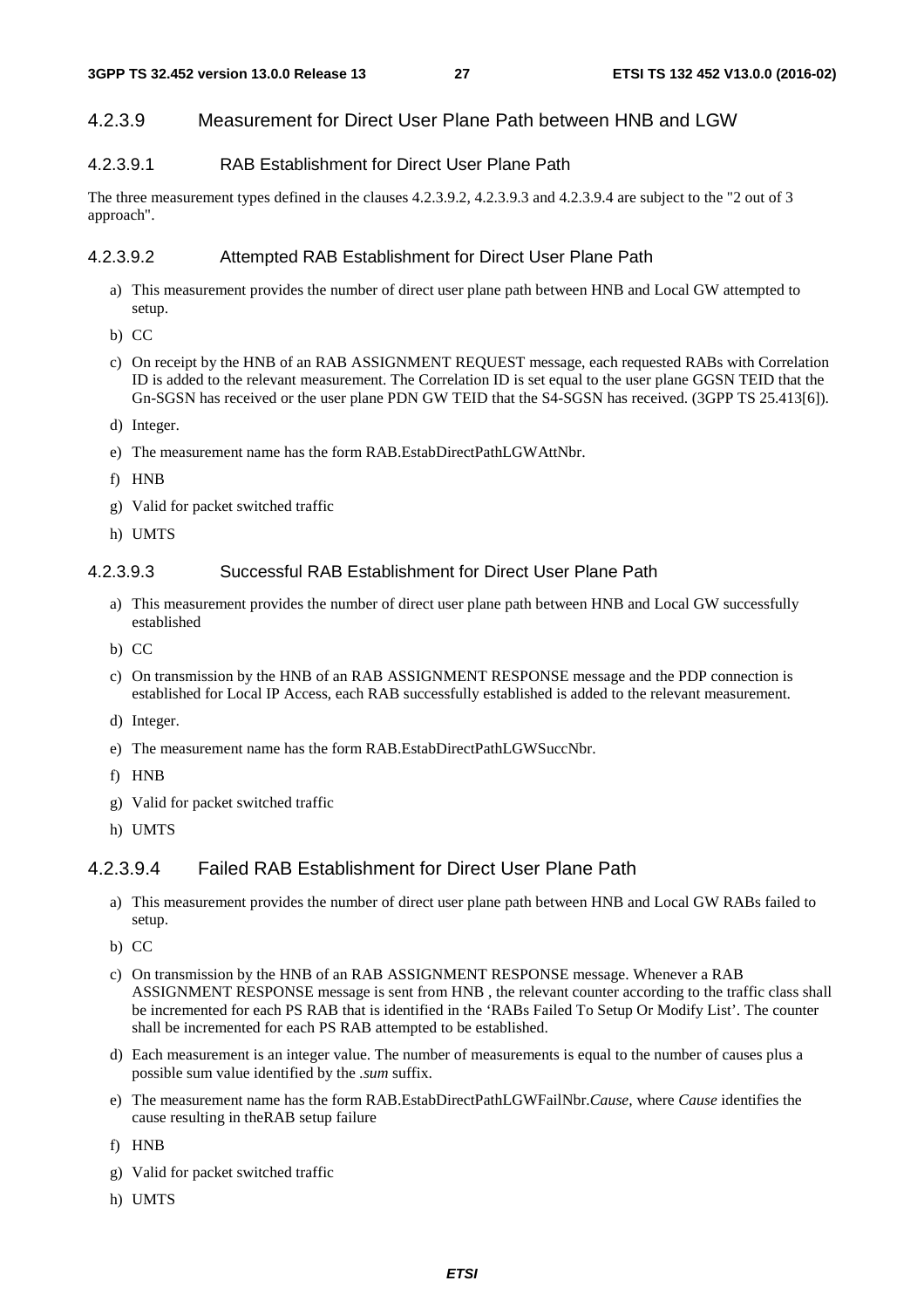# 4.2.4 HNB Hard Handover measurements

# 4.2.4.1 Successful HNB to 3G Macro Intra Frequency Hard Handovers

- a) This measurement provides the number of successful HNB to UMTS macro cell intra frequency hard handovers
- b) CC
- c) On receipt of the Iu Release Command from CN. Whenever the HNB receives Iu Release Command from the core network with cause "Successful Relocation" or "Normal Release" during handover execution and the handover is a hard handover intra frequency to a UMTS macro cell.
- d) A single integer value
- e) The measurement name has the form **HHO.SuccHnbUmtsIntraFreq** (3GPP TS 32.403[10])
- f) HNB
- g) Valid for packet switched traffic and circuit switch traffic.

### 4.2.4.2 Successful HNB to 3G Macro Inter Frequency Hard Handovers

- a) This measurement provides the number of successful HNB to UMTS macro cell inter frequency hard handovers
- b)  $CC$
- c) On receipt of the Iu Release command as part of the inter frequency hard handover. Whenever the HNB receives Iu Release Command from the core network with cause "Successful Relocation" or "Normal Release" during handover execution and the handover is a hard handover inter frequency to a UMTS macro cell.
- d) A single integer value
- e) The measurement name has the form **HHO.SuccHnbUmtsInterFreq** (3GPP TS 32.403[10])
- f) HNB
- g) Valid for packet switched traffic and circuit switch traffic.

## 4.2.4.3 Attempted HNB to 3G Macro Intra Frequency Hard Handovers

- a) This measurement provides the number of attempted HNB to UMTS macro cell intra frequency hard handovers
- b) CC
- c) When the HNB sends the last handover command to the UE in a series of intra frequency handover attempts (retries), this handover attempt is for intra frequency hard handover to a UMTS macro cell and no further handover attempt is made because, either

-This last handover attempt was successful, or

- This last handover attempt was not successful and no further possible target cell is available while handover would still be needed.

The handover command can be one of the RRC messages. The target UMTS system selects the message that is actually used.

Note: The HNB can determine the condition to peg the attempt counter after successful or unsuccessful outcome of the handover, only.

- d) A single integer value
- e) The measurement name has the form HHO.AttHnbUmtsIntraFreq (3GPP TS 32.403[10])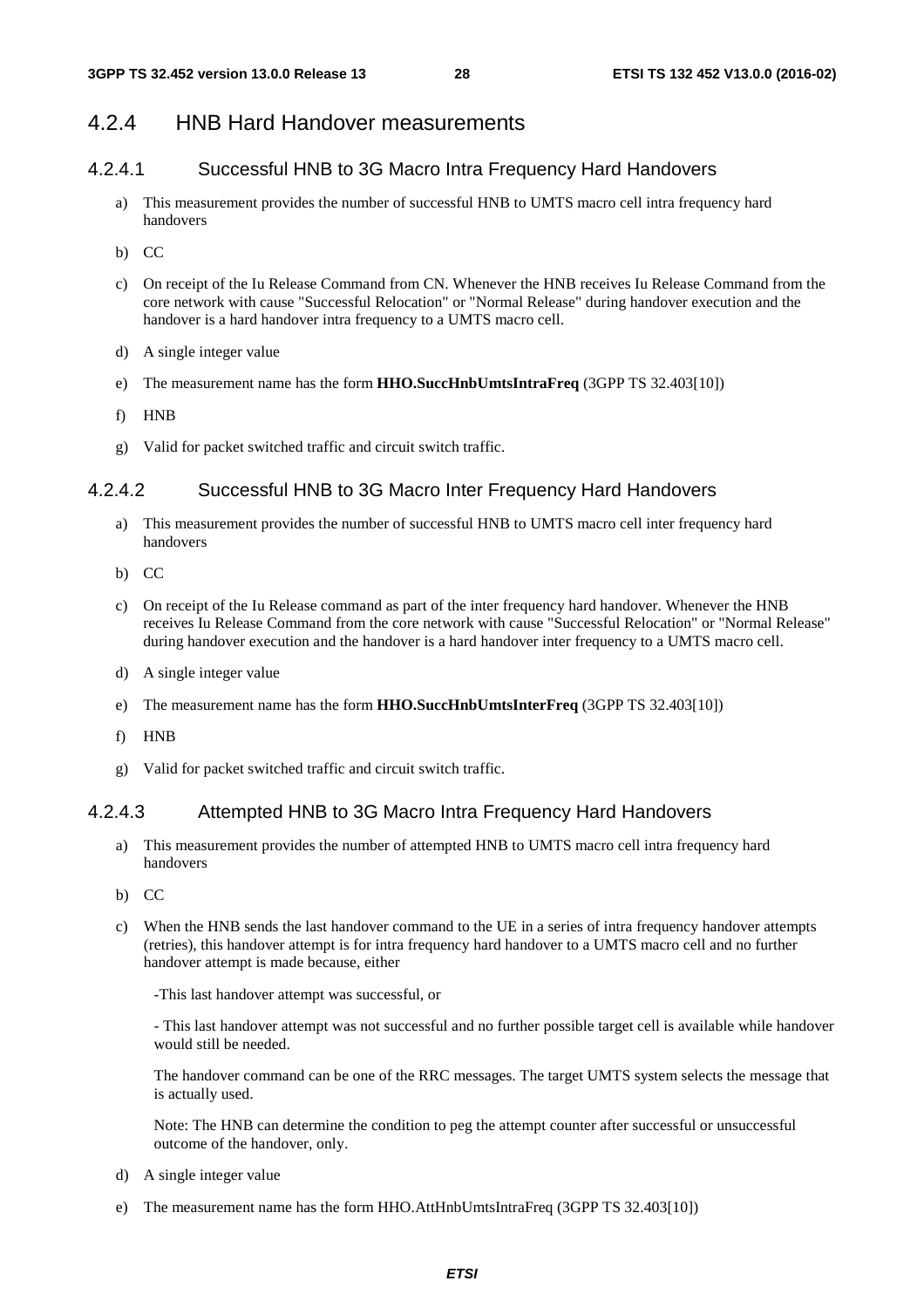- f) HNB
- g) Valid for packet switched traffic and circuit switch traffic.

#### 4.2.4.4 Attempted HNB to 3G Macro Inter Frequency Hard Handovers

- a) This measurement provides the number of attempted HNB to UMTS macro cell inter frequency hard handovers
- b) CC
- c) When the HNB sends the last handover command to the UE in a series of inter frequency handover attempts (retries), this handover attempt is for inter frequency hard handover to a UMTS macro cell and no further handover attempt is made because, either
	- This last handover attempt was successful, or

- This last handover attempt was not successful and no further possible target cell is available while handover would still be needed.

The handover command can be one of the RRC messages: The target UMTS system selects the message that is actually used.

Note: The HNB can determine the condition to peg the attempt counter after successful or unsuccessful outcome of the handover, only.

- d) A single integer value
- e) The measurement name has the form **HHO.AttHnbUmtsInterFreq** (3GPP TS 32.403[10])
- f) HNB
- g) Valid for packet switched traffic and circuit switch traffic

### 4.2.4.5 Failed HNB to 3G Macro Intra Frequency Hard Handovers

Editor's Note: Counter definition to be added

### 4.2.4.6 Failed HNB to 3G Macro Inter Frequency Hard Handovers

Editor's Note: Counter definition to be added

# 4.2.5 HNB CS handovers

## 4.2.5.1 Attempted 3G Macro to HNB CS Handovers

- a) This measurement provides the number of attempted 3G Macro to HNB CS handovers
- b) CC
- c) On receipt of RANAP RelocationRequest by the HNB. When the HNB received RANAP Relocation Request with RRC container SRNS RELOCATION INFO, this counter shall be pegged. Note: The HNB can determine the condition to peg the attempt counter after successful or unsuccessful outcome of the handover.
- d) A single integer value
- e) The measurement name has the form **CSHO.Att3GMacroToHnbCSHO** (3GPP TS 32.403[10])
- f) HNB
- g) Valid for circuit switch traffic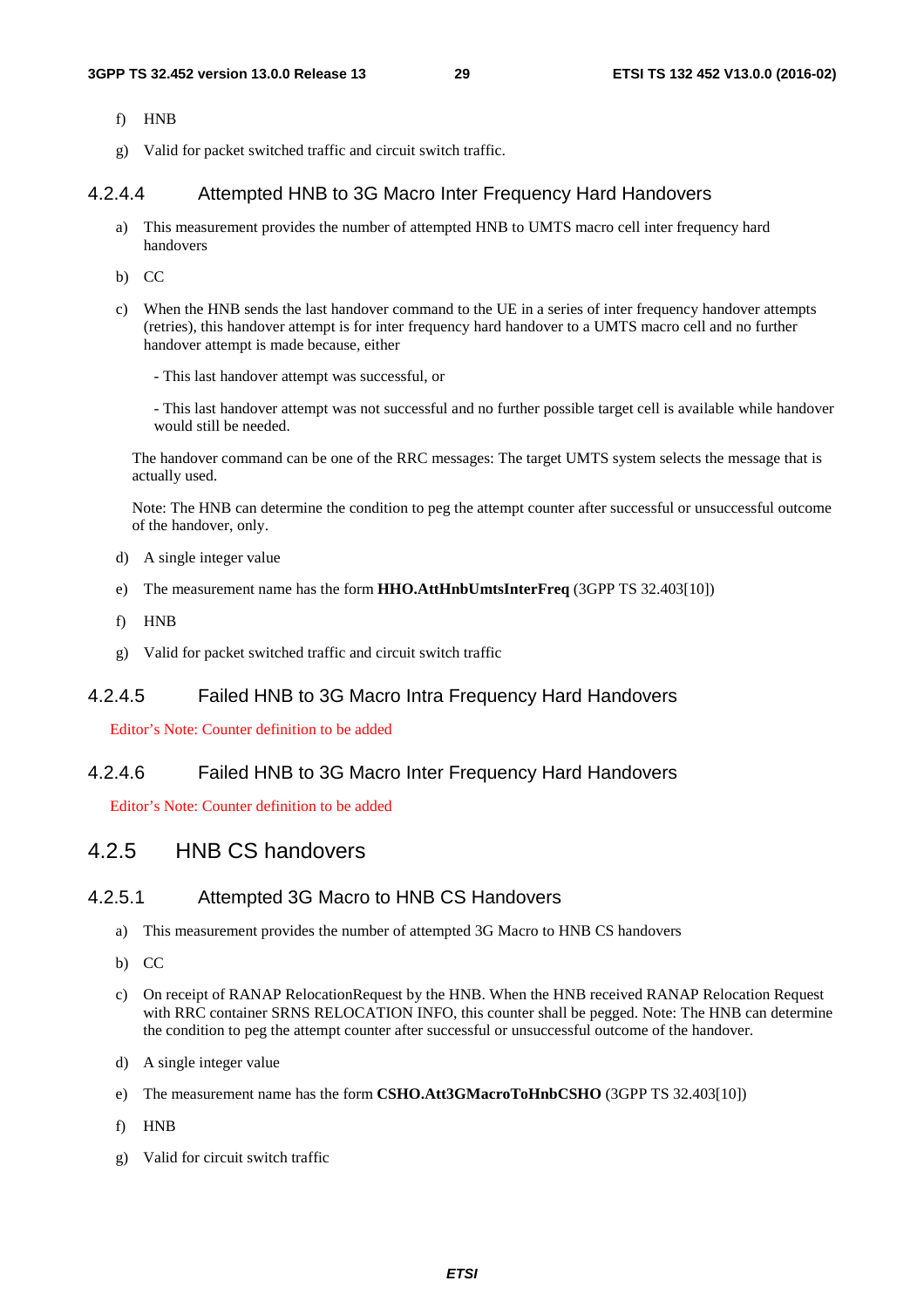## 4.2.5.2 Successful 3G Macro to HNB CS Handovers

- a) This measurement provides the number of successful 3G Macro to HNB CS handovers
- b) CC
- c) The UE successfully relocates from a 3G macro with a RB reconfiguration complete and the last step of the post relocation procedures is successfully completed. The counter shall be pegged when the UTRAN Mobility Information is sent to the UE
- d) A single integer value
- e) The measurement name has the form **CSHO.Succ3GMacroToHnbCSHO** (3GPP TS 32.403[10])
- f) HNB
- g) Valid for circuit switch traffic.

### 4.2.5.3 Failed 3G Macro to HNB CS Handovers

Editor's Note: Counter definition to be added

### 4.2.5.4 Attempted 2G Macro to HNB CS Handovers

- a) This measurement provides the number of attempted 2G Macro to HNB CS handovers
- b) CC
- c) When the HNB received RANAP Relocation Request with RRC container INTER RAT HANDOVER INFO WITH INTER RAT CAPABILITIES, this counter shall be pegged. Note: The HNB can determine the condition to peg the attempt counter after successful or unsuccessful outcome of the handover
- d) A single integer value
- e) The measurement name has the form **CSHO.Att2GMacroToHnbCSHO** (3GPP TS 32.403[10])
- f) HNB
- g) Valid for circuit switch traffic.

## 4.2.5.5 Successful 2G Macro to HNB CS Handovers

- a) This measurement provides the number of successful 2G Macro to HNB CS handovers
- b) CC
- c) The UE successfully relocates from a 2G macro with a HO to UTRAN Complete and the last step of the post relocation procedures is successfully completed.
- d) A single integer value
- e) The measurement name has the form **CSHO.Succ2GMacroToHnbCSHO** (3GPP TS 32.403[10])
- f) HNB
- g) Valid for circuit switch traffic.

# 4.2.5.6 Failed 2G Macro to HNB CS Handovers

Editor's Note: Counter definition to be added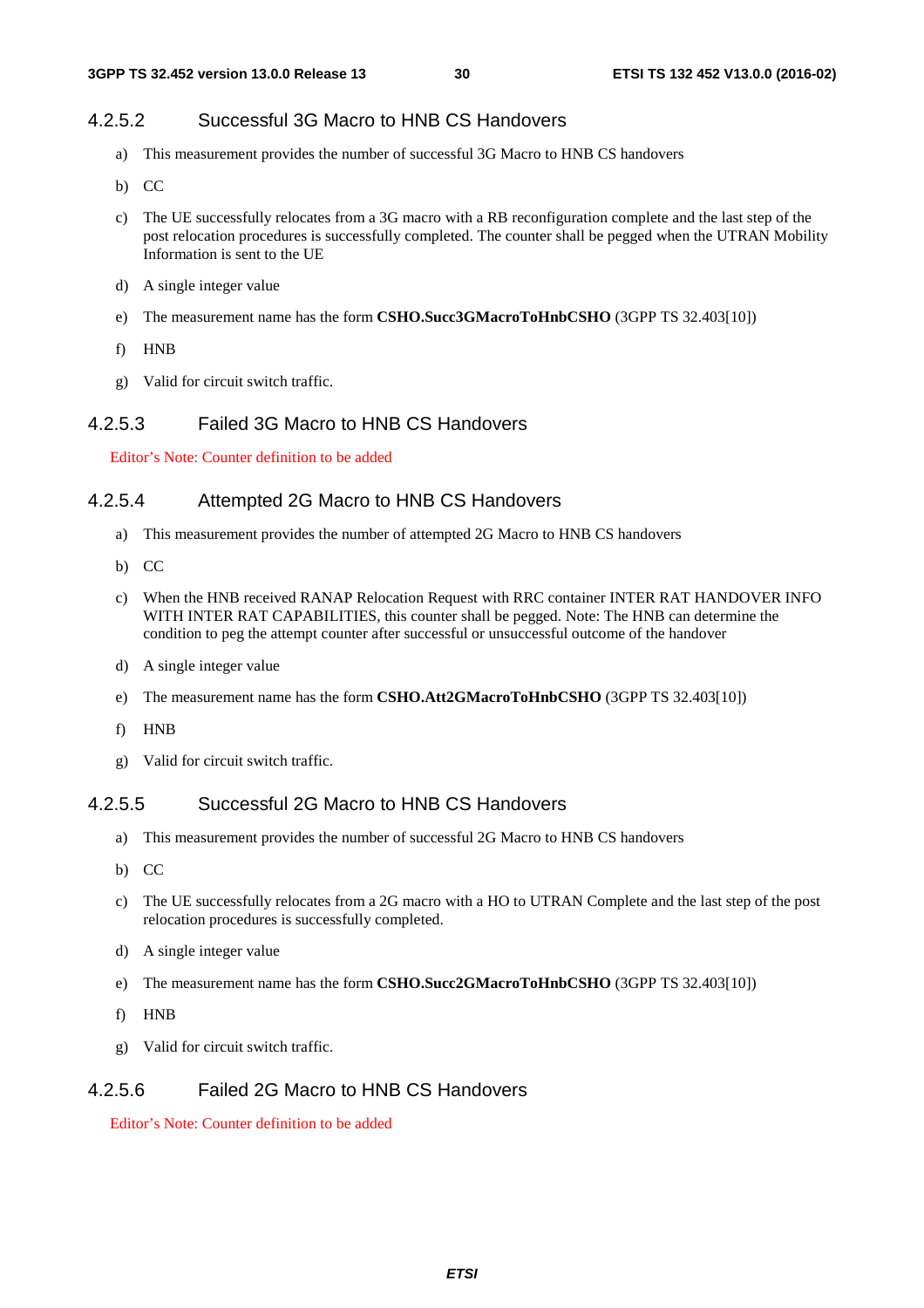# 4.2.6 Number of Uplink User Bits for PS EDCH above RLC

- a) Number of uplink User Bits for PS RABs related with EDCH above RLC. The average uplink data throughput on EDCH RABs can be derived from this counter.
- b) CC
- c) Whenever an RLC PDU related to a RAB UL for EDCH has been acknowledged, the number of payload bits in the RLC PDU (the number of bits that have come from a received T-PDU) is summed. The counter shall deliver per granularity period the sum of all user bits transferred on UL RAB for EDCH.
- d) One integer value (64 bits Integer)
- e) The measurement name has the form **NumUserBits.EDCH\_PS**
- f) HNB
- g) Valid for packet switched

# 4.2.7 Number of Uplink User Bits for PS UL 64 kbps Data Rate

- a) Number of Uplink User Bits for PS RABs with UL 64 kbps data rate. The average uplink data throughput on 64 kbps RABs can be derived from this counter.
- b) CC
- c) On receipt of a RLC PDU related to a RAB with 64kbps UL data rate, the number of payload bits in the RLC PDU (the number of bits that will be transported in a T-PDU) is summed. The counter shall deliver per granularity period the sum of all user bits transferred on 64 kbps UL RAB.One integer value
- d) The measurement name has the NumUserBits.PS64UL
- e) HNB
- f) Valid for packet switched

# 4.2.8 Number of Uplink User Bits for PS UL 128 kbps Data Rate

- a) Number of Uplink User Bits for PS RABs with UL 128 kbps data rate. The average uplink data throughput on 128 kbps RABs can be derived from this counter.
- b) CC
- c) On receipt of a RLC PDU related to a RAB with 128kbps UL data rate, the number of payload bits in the RLC PDU (the number of bits that will be transported in a T-PDU) is summed. The counter shall deliver per granularity period the sum of all user bits transferred on 128 kbps UL RAB.
- d) One integer value
- e) The measurement name has the NumUserBits.PS128UL
- f) HNB
- g) Valid for packet switched

# 4.2.9 Number of Uplink User Bits for PS UL 384 kbps Data Rate

- a) Number of Uplink User Bits for PS RABs with UL 384 kbps data rate. The average uplink data throughput on 384 kbps RABs can be derived from this counter.
- b) CC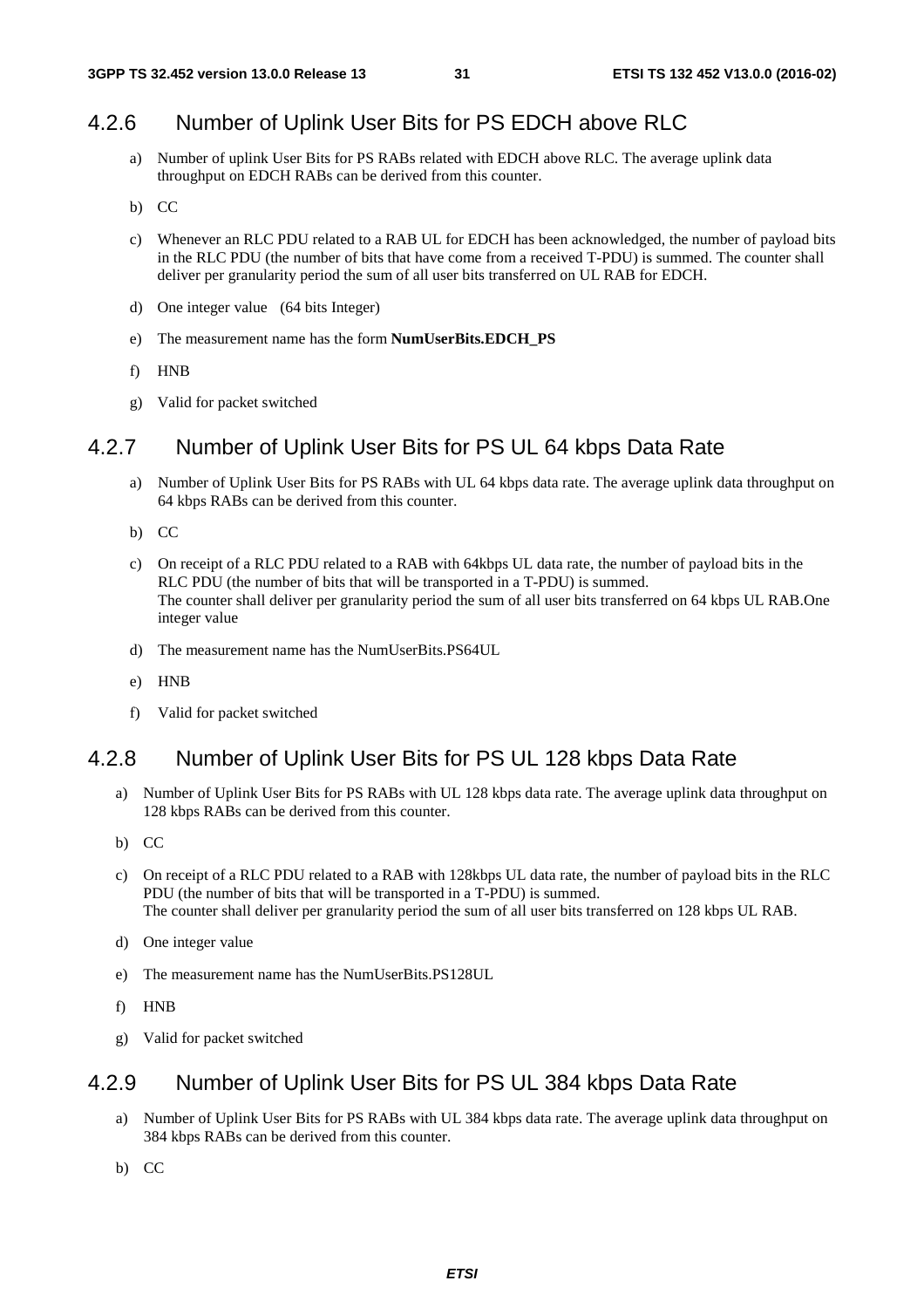- c) On receipt of a RLC PDU related to a RAB with 384kbps UL data rate, the number of payload bits in the RLC PDU (the number of bits that will be transported in a T-PDU) is summed. The counter shall deliver per granularity period the sum of all user bits transferred on 384 kbps UL RAB.
- d) One integer value
- e) The measurement name has the NumUserBits.PS384UL
- f) HNB
- g) Valid for packet switched

# 4.2.10 Number of Downlink User Bits for PS RABs related with HSDPA above RLC

- a) Number of Downlink User Bits for PS RABs related with HSDPA above RLC. The average downlink data throughput on HSDPA RABs can be derived from this counter.
- b) CC
- c) Whenever an RLC PDU related to a RAB DL for HSDPA has been acknowledged, the number of payload bits in the RLC PDU (the number of bits that have come from a received T-PDU) is summed. The counter shall deliver per granularity period the sum of all user bits.
- d) One integer value per measurement type (64 bits Integer)
- e) The measurement name has the form **NumUserBits.HSDPADL\_PS**
- f) HNB
- g) Valid for packet switched traffic.

# 4.2.11 Number of Downlink User Bits for PS DL 64 kbps Data Rate (non-HSDPA) above RLC

- a) Number of Downlink User Bits for PS RABs (non-HSDPA) with DL 64 kbps data rate above RLC. The average downlink data throughput on 64 kbps RABs (non-HSDPA) can be derived from this counter.
- b) CC
- c) Whenever an RLC PDU related to a non-HSDPA RAB with 64kbps DL data rate has been acknowledged, the number of payload bits in the RLC PDU (the number of bits that have come from a received T-PDU) is summed. The counter shall deliver per granularity period the sum of all user bits transferred on 64 kbps DL RAB.
- d) One integer value
- e) The measurement name has the form NumUserBits.PS64DL
- f) HNB
- g) Valid for packet switched

# 4.2.12 Number of Downlink User Bits for PS DL 128 kbps Data Rate (non-HSDPA) above RLC

- a) Number of Downlink User Bits for PS RABs (non-HSDPA) with DL 128 kbps data rate above RLC. The average downlink data throughput on 128 kbps RABs (non-HSDPA) can be derived from this counter.
- b) CC
- c) Whenever an RLC PDU related to a non-HSDPA RAB with 128kbps DL data rate has been acknowledged, the number of payload bits in the RLC PDU (the number of bits that have come from a received T-PDU) is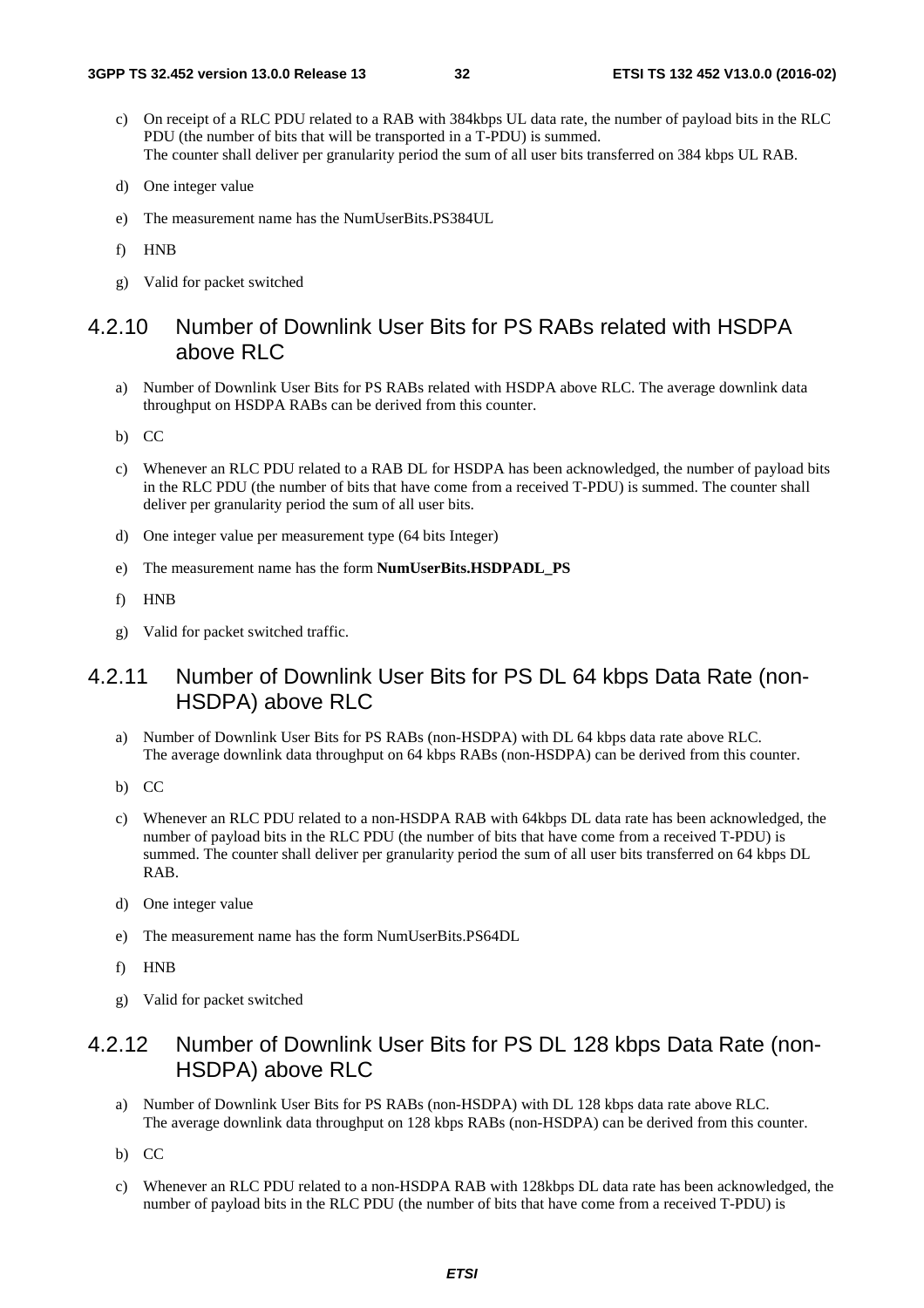summed. The counter shall deliver per granularity period the sum of all user bits transferred on 128 kbps DL RAB.

- d) One integer value
- e) The measurement name has the NumUserBits.PS128DL
- f) HNB
- g) Valid for packet switched

# 4.2.13 Number of Downlink User Bits for PS DL 384 kbps Data Rate (non-HSDPA) above RLC

- a) Number of Downlink User Bits for PS RABs (non-HSDPA) with DL 384 kbps data rate above RLC. The average downlink data throughput on 384 kbps RABs (non-HSDPA) can be derived from this counter.
- b) CC
- c) Whenever an RLC PDU related to a non-HSDPA RAB with 384kbps DL data rate has been acknowledged, the number of payload bits in the RLC PDU (the number of bits that have come from a received T-PDU) is summed. The counter shall deliver per granularity period the sum of all user bits transferred on 384 kbps DL RAB.
- d) One integer value
- e) The measurement name has the NumUserBits.PS384DL
- f) HNB
- g) Valid for packet switched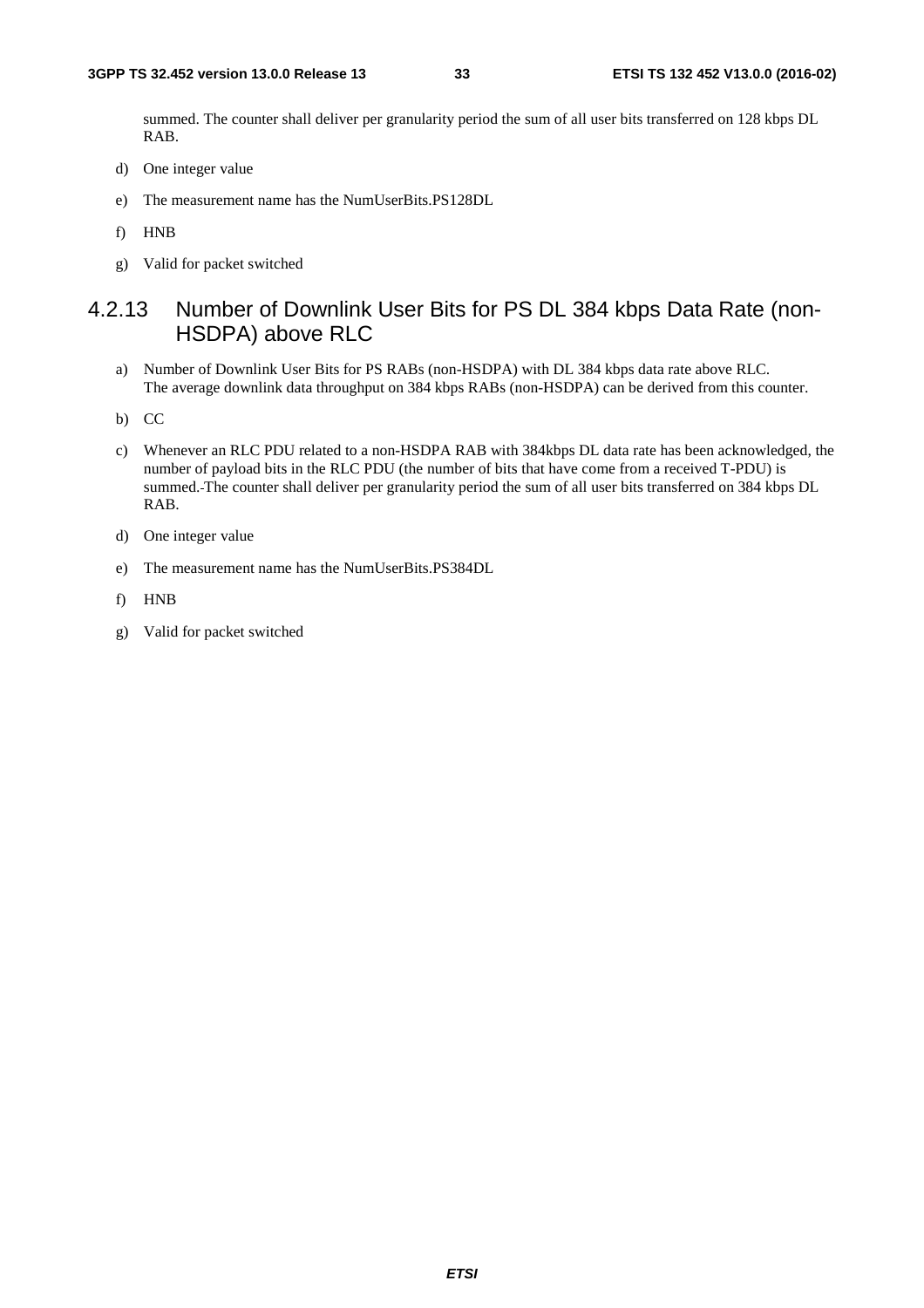# Annex A: Use cases for performance measurements definition

The present annex provides the concrete use cases for the HNS performance measurements defined in clause 4.

# A.1 Use case of registration and de-registration measurements

UE registration is one of most important step to start delivering services by the HNS to users.

The success or failure of a registration directly impacts the quality level for delivering the service by the networks, and also user's experience. So the success or failure of registration needs be monitored, this can be achieved by the calculation of registration setup success rate which gives a direct view to evaluate the user's access to the network and analyze the specific reason causing the failure in order to find out the problem and ascertain the solutions.

In addition, de-registration is another sort of indicator to guarantee user QoS level. In the case of radio resource and transport resource shortage, HNB or HNB-GW could initiates a de-registration requests. The collections of deregistration would help to evaluate network deployment states. Depending on these parameters meaning, network optimizations could be implemented. This can be achieved by identifying the specific reason and splitting into subsubcounters per cause. These parameters give a direct view to evaluate network states.

# A.2 Use case of the SCTP signalling measurements

In order to avoid the overload of HNB-GW, SCTP signaling measurements data will be combined with HNB-GW user plane measurement data to reflect load status on HNB-GW.

In addition, the ratio of signaling to data bandwidth usage is very useful to monitor some abnormal events, such as if the ratio of them is too high, some unusual events are possible happened. Therefore, the operator could analyze whether some problems exist in the network or not, and may find out root-causes leaded to the bad conditions, finally resolve the problems.

# A.3 Use case of HNB registration and de-registration measurements

HNB registration and de-registration are most important step to start or cease delivering services by the networks to users.

The successful and failed HNB registration rate can reflect Iuh link status between HNB and HNB-GW. It could be used to evaluate an operational quality for operators. Especially, HNB uses a leased backhaul to connect to HNB-GW. A successful HNB registration rate could be treated as a key performance indicator to offer to users who signed SLA with operators. A failed HNB registration could be aroused by several causes, such network congestion, blacklisted HNB, unauthorized HNB location, etc. The monitor of failed reason could facilitate trouble-shooting. Operator can determine root-causes depending on the feedback. In addition, an operational optimization can be performed in the specific area, where HNBs using similar LAC are often failed to get service.

HNB-GW originated de-registration will be performed whenever HNB-GW needs to terminate operations with an HNB. The specific causes can be extracted from the signalling HNB DE-REGISTER, such as overload and unspecified. In the case of overload, it can accurately reflect HNB-GW load status. And, operators could implement further measures to avoid potential failures when specific HNB-GW often initiates de-registration process with the cause of overload.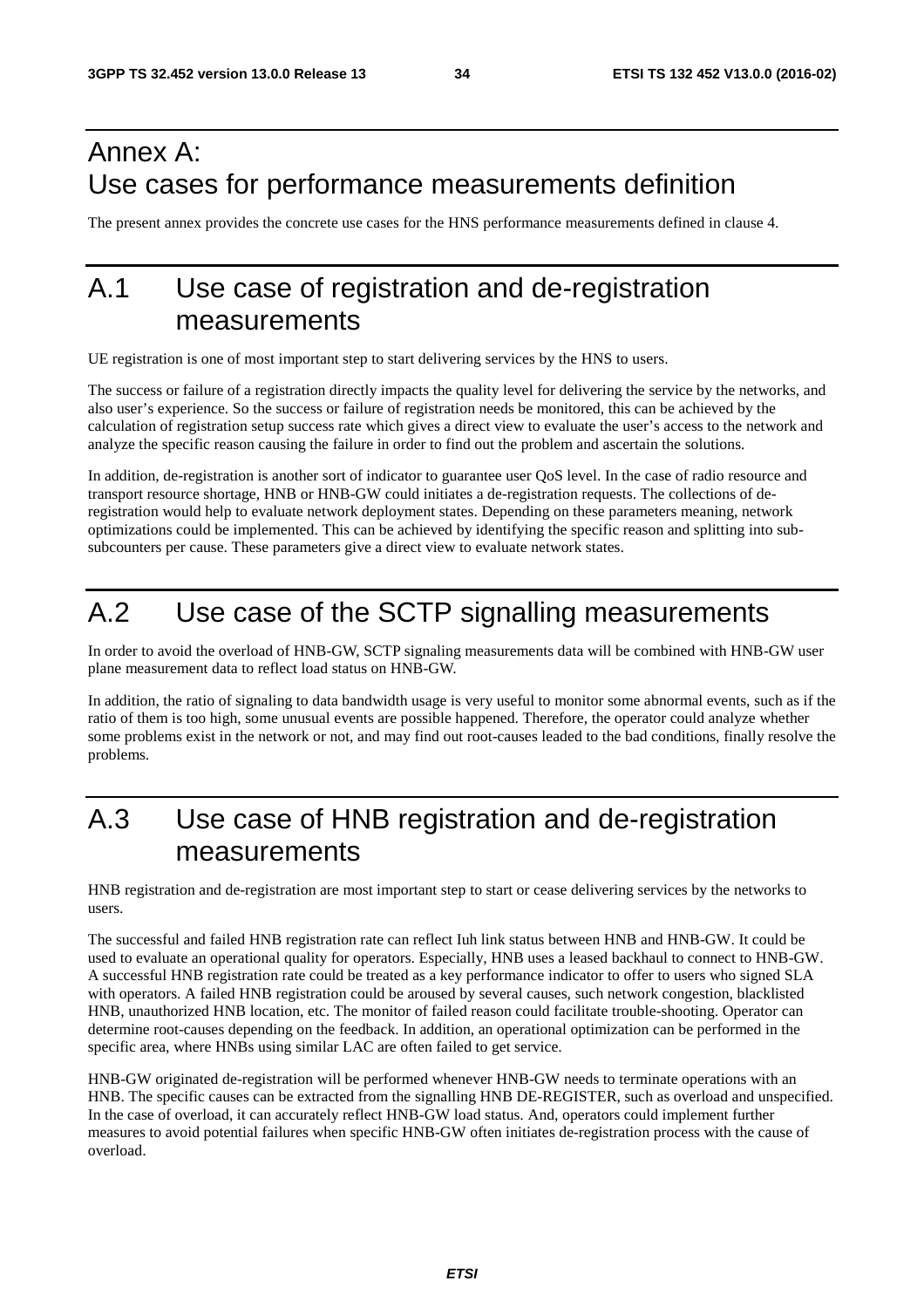# A.4 Use case of HNB-GW user plane measurements

HNB-GW user plane related measurements are used to measure data volume on Iuh interface including incoming and outgoing of data packets and octets for RTP and GTP-U.

Based on that, the measurements are useful to analyze data volumes and velocity from HNB-GW point-of-view. If the data volume is too high, more interface bandwidth should be deployed, or HNB-GW load balance should be considered. If data velocity is too high, the packet forwarding capacity of HNB-GW should be enhanced to avoid data congestion.

In addition, differentiating user plane statistics on PS and CS domain can allow operators to monitor respective data volume for different service type. Furthermore, it can also reflect the load status on Iucs and Iups interfaces, on which performance evaluations will benefit from distinguished data stream monitoring

Finally, HNB-GW user plane related measurements could be together with other performance measurements to analyze network performance to find out the abnormal events.

# A.5 RAB related performance

RAB management procedure includes RAB Assignment procedure and RAB Release Request procedure. The purpose of RAB Assignment procedure is to establish new RABs and releases of already established RABs for a given UE. If RABs are failed to be established, the involved services may fail. RAB release request can be initiated HNB when the services terminate normally or abnormally.

During daily maintenance of network, measurements regarding RAB establishment and release are useful for operators to evaluate RAB management procedures, to analyze failure reasons of RAB establishment and to analyze the causes of RAB release, especially in case RAB release abnormally.

Based on that, these measurements are useful for drawing connection rate and drop rate of Femto system for both CS and PS domain. Both rates reflect connectivity and continuity for system services, which are the direct key performance indicators of user experience. Operators can analyse these indicators and acknowledge network quality and user experience better.

# A.6 Faulty transport blocks related performance

This measurement family is used to measure the number of received uplink transport blocks of DCH and uplink faulty transport blocks of DCH.

Based on that, the measurements are useful to analyze uplink transport block error rate from HNB point-ofview. If the block error rate is too high, it indicates a bad channel environment, and a handover or low-level modulation may be needed. In addition, differentiating transport block error rate on PS and CS domain can allow operators to monitor respective for different service type.

Finally, faulty transport blocks related measurements could be together with other performance measurements to analyze network performance to find out the abnormal events.

# A.7 CSG service related performance

A Closed Subscriber Group identifies subscribers of an operator who are permitted to access one or more PLMN cells which have restricted access. It is a new added feature in HNB to facilitate the provisioning of new service.

By calculating these parameters relating to CSG service, the operator can obtain the mean number of CSG UEs and the successful rate of inbound mobility for UEs. The mean number of CSG UEs indicates how many users accessing the CSG service, which is a key performance for service utilization. The successful rate of inbound mobility for UEs performs a key indicator of CSG service accessibility. As low handover success rate will impact user experience, it is important to define measurements to capture handover success rate. Furthermore, detailed analysis of handover failures is essential to know what causes the handovers.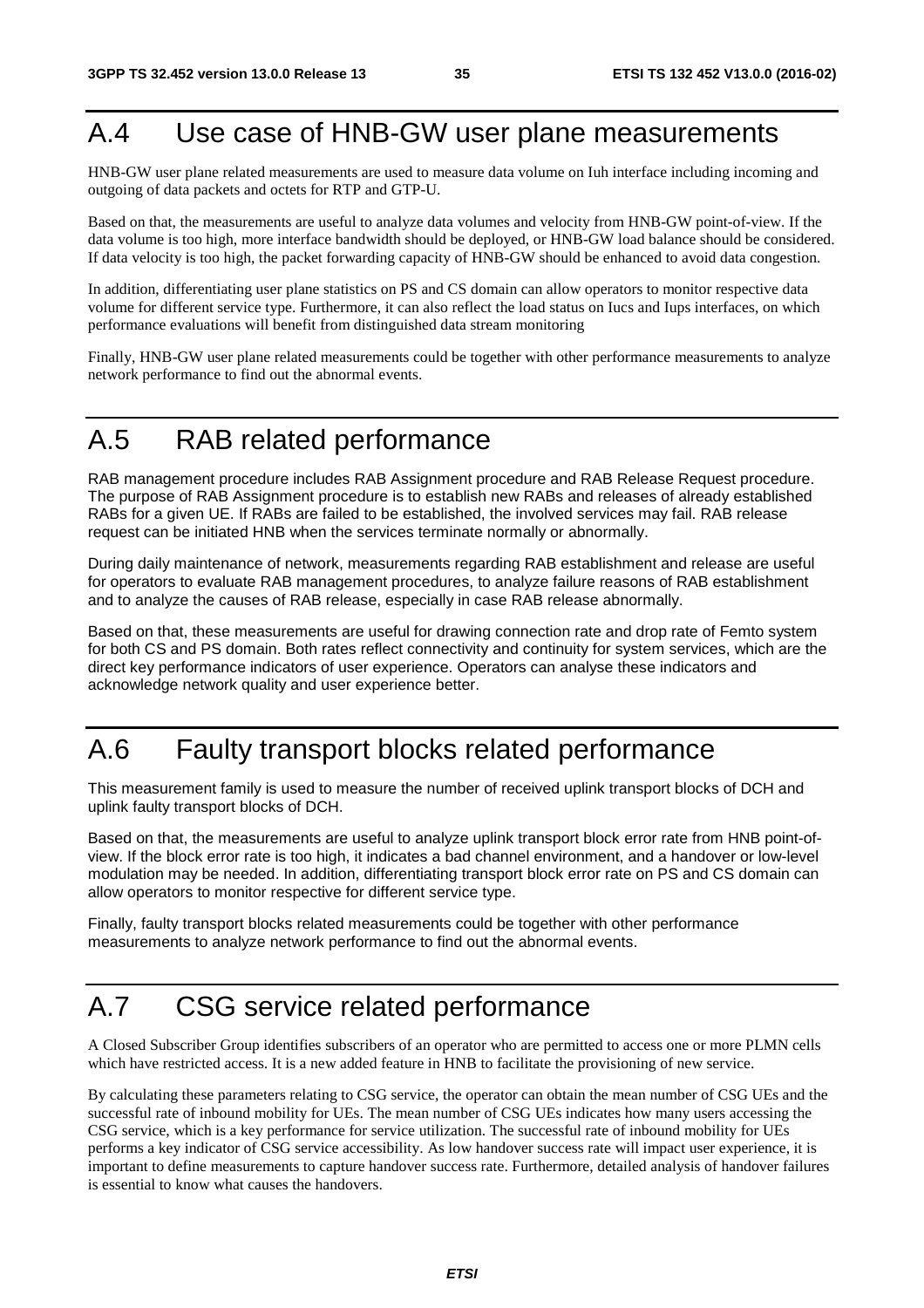Based on these indicators, the operator can optimize the service coverage and enhance the user experience.

# A.8 LIPA related performance

The direct user plane path between the HNB and the collocated L-GW is enabled with a Correlation ID parameter that is associated with the default bearer on a PDP connection used for Local IP Access. Upon establishment of the default bearer the SGSN sets the Correlation ID the user plane GGSN TEID that the Gn-SGSN has received or the user plane PDN GW TEID that the S4-SGSN has received. The Correlation ID is then signalled by the SGSN to the HNB as part of RAB establishment and is stored in the RAB context in the HNB. The Correlation ID is used in the HNB for matching the radio bearers with the direct user plane path connections from the collocated L-GW.

Measurements regarding RABs corresponding to direct user plane path between HNB and LGW are useful for operators to evaluate the performance of RAB procedures. When users have problems with LIPA services, operators could analyze the reasons through these measurements.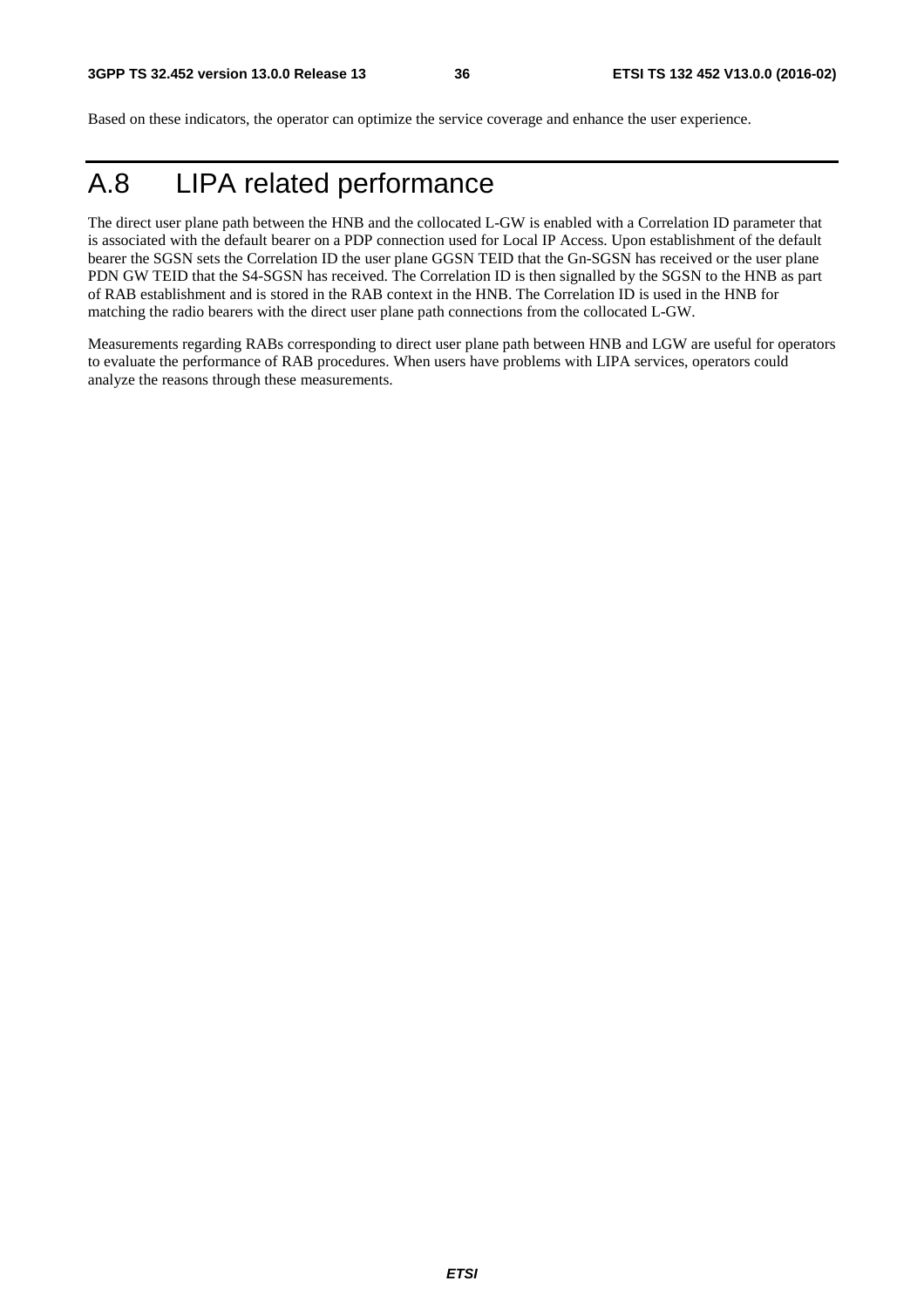# Annex B: Change history

|             | <b>Change history</b> |                 |            |             |                                                                                             |        |            |
|-------------|-----------------------|-----------------|------------|-------------|---------------------------------------------------------------------------------------------|--------|------------|
| <b>Date</b> | TSG#                  | <b>TSG Doc.</b> | CR         | Re <b>v</b> | Subject/Comment                                                                             | Old    | <b>New</b> |
| 2009-09     | SP-45                 | SP-090547       | <b>1-4</b> | --          | Presentation to SA for Information                                                          | ---    | 1.0.0      |
| 2011-03     | SP-51                 | SP-110114       |            | --          | Presentation to SA for Approval                                                             | 1.0.0  | 2.0.0      |
| 2011-03     | $- -$                 | --              | --         | --          | Publication                                                                                 | 2.0.0  | 10.0.0     |
| 2011-09     | SP-53                 | SP-110634 001   |            | <u>2</u>    | Correction of the measurement names in the KPI definition of E-<br><b>RAB Accessibility</b> | 10.0.0 | 11.0.0     |
| 2014-10     |                       |                 |            |             | Update to Rel-12 version (MCC)                                                              | 11.0.0 | 12.0.0     |
| 2016-01     |                       |                 |            |             | Update to Rel-13 version (MCC)                                                              | 12.0.0 | 13.0.0     |